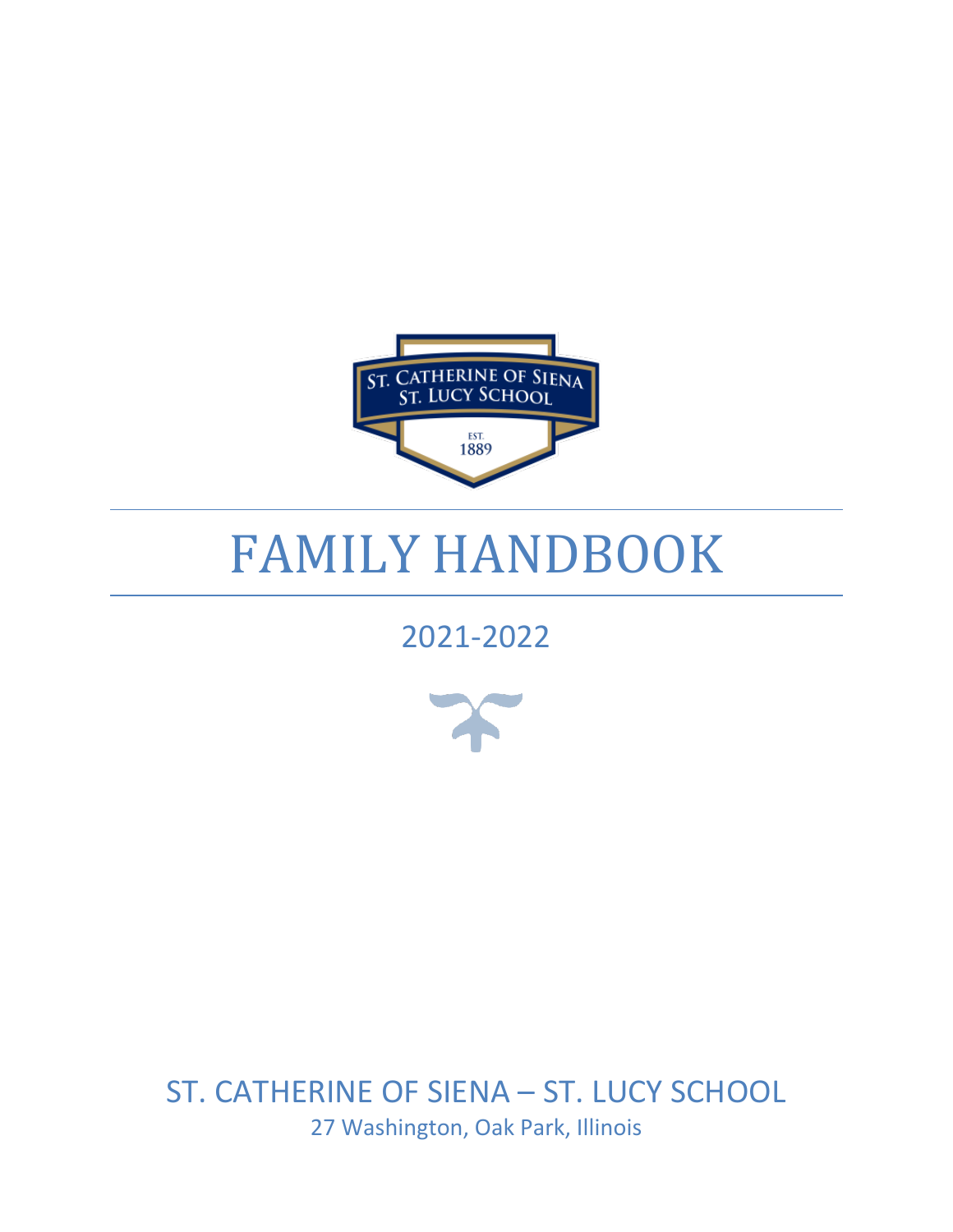# **St. Catherine-St. Lucy School**

| School Office: | 27 W Washington<br>Oak Park, II 60302<br>Phone: 708-386-5286<br>708-386-7328<br>Fax: |
|----------------|--------------------------------------------------------------------------------------|
| School Hours:  | $8:05am - 2:45pm$                                                                    |
| Office Hours:  | $7:30am - 4:00pm$                                                                    |
| Rectory:       | 38 N Austin<br>Oak Park, II 60302<br>Phone: 708-386-8077                             |

# **Vision of St. Catherine-St. Lucy School**

To be a symbol of peace, excellence, and love in our community.

# **St. Catherine - St. Lucy School Root Beliefs**

- We believe we are all children of God.
- We believe there is more to learning than just books.
	- We believe education is a civil right.
- We believe students are active participants in their learning process.
- We believe in educating the whole student in a balanced program physically, spiritually, socially, and academically.
	- We believe people can grow and change.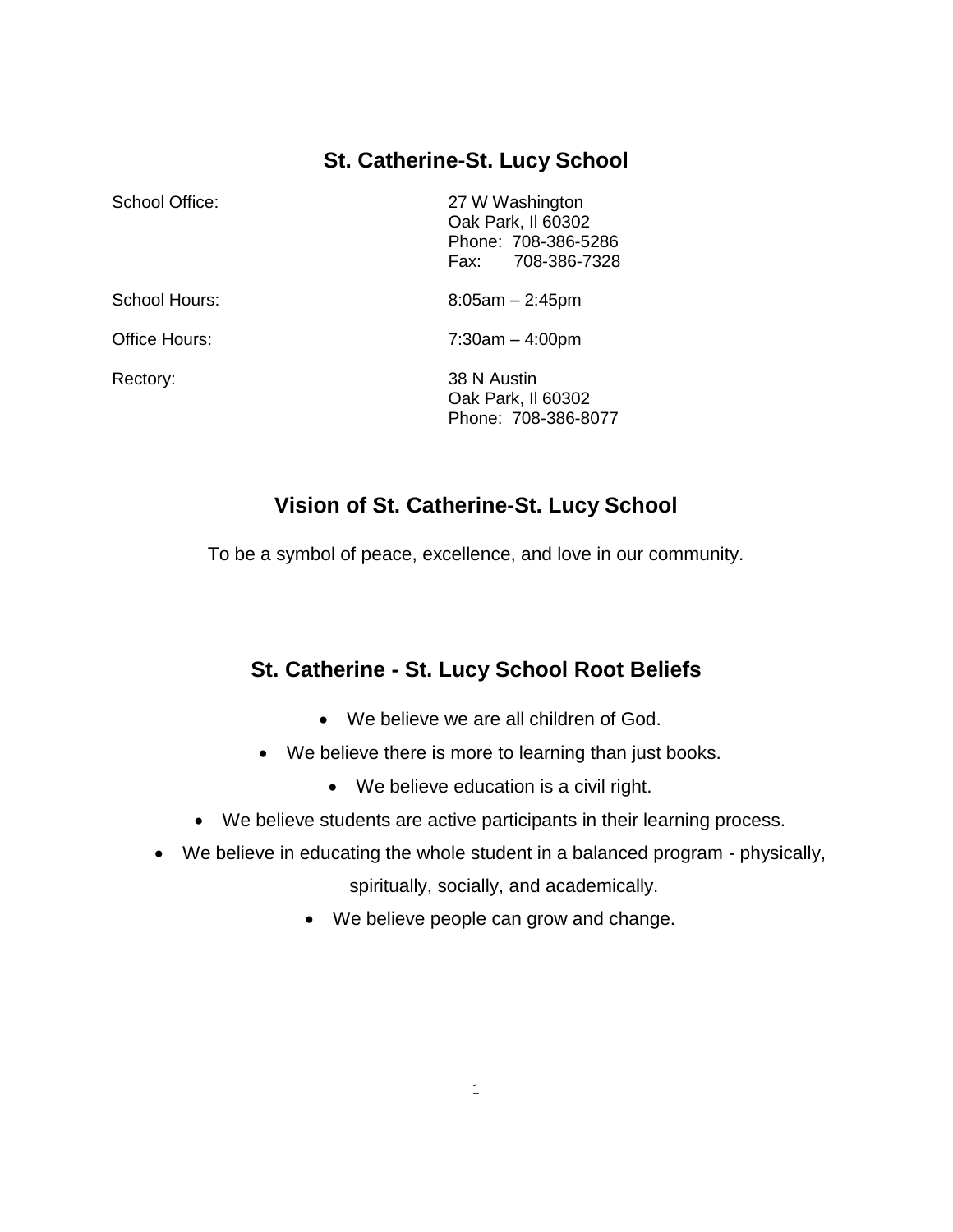# **St. Catherine - St. Lucy School Mission Statement**

The mission of St. Catherine - St. Lucy School is to provide quality Christian Education within a Catholic context for parish students and students from the surrounding area. It is our task, as a community of faculty, students, parents and guardians (who are the primary caretakers and educators of their children) and parish staff to work together in building a strong educational and Christian environment.

Our school bases its educational program on the central message of Jesus in the Gospel: love of God, self and each other. In doing this, we provide our students with the necessary understanding to live in a multicultural world where peace, justice and equality are hopes for the future.

Our educational program reflects our commitment to the spiritual, intellectual, social and psychological needs of the students. We strive to provide a strong education in basic skills and to teach values that students will need in coping with the future. Because students are faced with a future of constant change, we must ensure that our educational program keeps pace with life as it exists and provide the resources for our students to grow and prosper in an environment where the world community is struggling to find the true meaning of Christianity.

Success in these endeavors will be measured by the care and concern our students show others and by their ability to meet the challenge of the future.

# **Vision of Catholic Schools In the Archdiocese of Chicago**

The Catholic educated graduate, a disciple of Christ, is a leader and community builder in church and society. As a life-long learner, he/she acts with faith, integrity, and competency in the pursuit of truth to contribute to a better world. He/she lives and works as a responsible global citizen seeking justice to create unity of all persons with God, each other, and all creation.

Catholic school principals and teachers as leaders, give witness to Gospel living, spiritual and intellectual development, justice for all persons, and a quest for educational excellence. Educators provide a curriculum that supports, challenges, and prepares students for their future. Catholic school educators continuously deepen their faith-life, improve their practice, and strengthen their leadership to build a faith-learning community with a visible Catholic identity.

All Catholic school communities evangelize and educate students and families with the support, guidance, and spiritual leadership of bishops and pastors. In the spirit of inclusiveness, Catholic schools involve parents and other persons as partners to advance the mission of Catholic Schools. These partners collaborate and make decisions that actively strengthen the long-term viability of Catholic schools in Lake and Cook counties.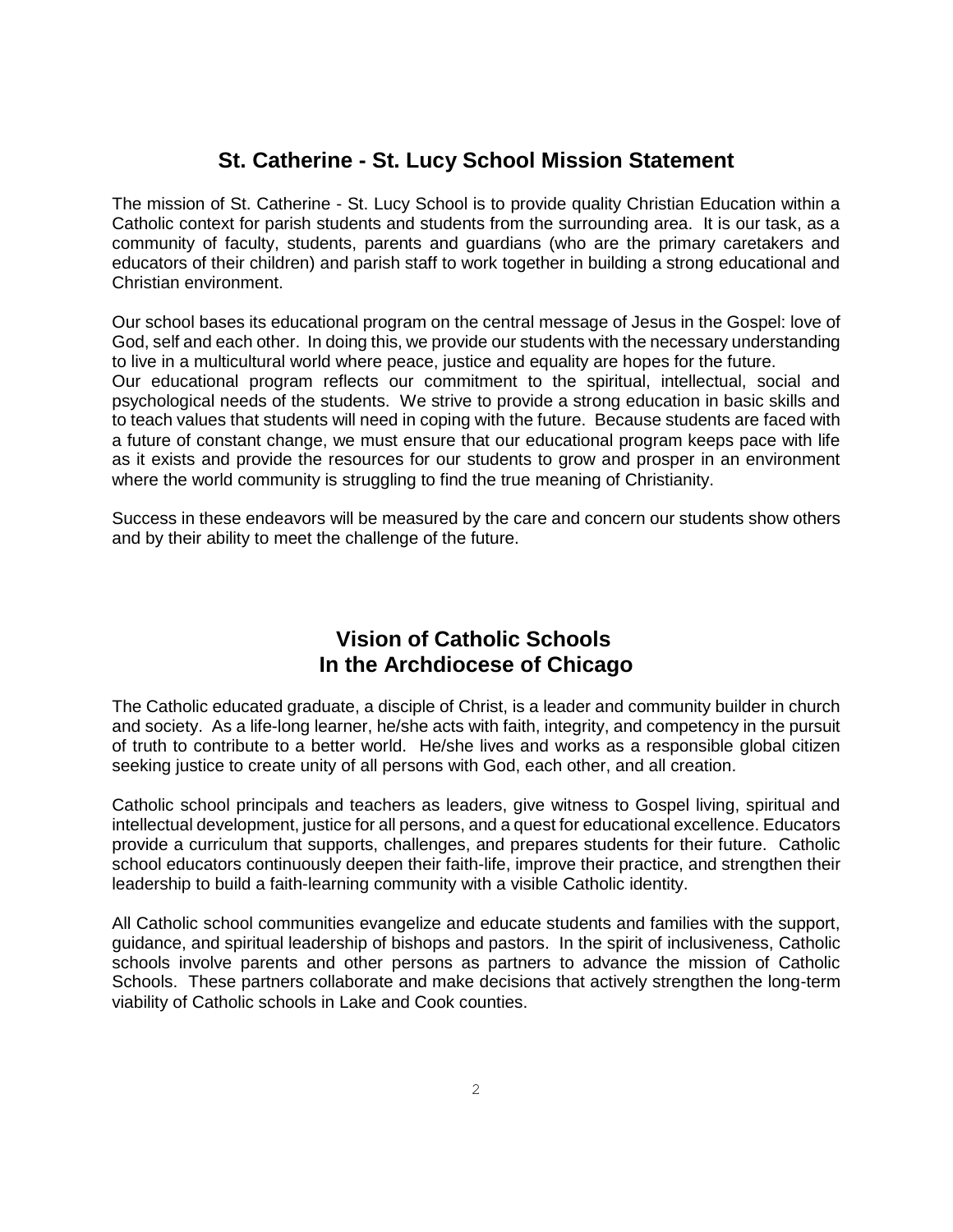# **Mission of Catholic Schools In the Archdiocese of Chicago**

Catholic schools exist primarily to evangelize about the Good News of Jesus Christ and educate Catholic students for the Church's mission. All are welcomed who identify with and seek to live by values in harmony with the Gospel and its preferential option for the poor. Catholic schools provide students an opportunity for educational excellence in the Catholic Christian tradition. Catholic faith-learning communities commit to help each student develop his/her potential for conscious, responsible living, healthy relationships and leadership. The Catholic school communities act as good stewards to make schools, vital, affordable and accessible across the Archdiocese.

St. Catherine-St. Lucy School strives to make the above stated vision and mission a reality for all students. We recognize the parents as the first and primary educators of their children. It is our hope that parents, students, and teachers work together to achieve a genuine Christian Education. With that idea in mind, this Handbook of school policies and regulations has been designed to help our school community work together.

# **School Policies**

St. Catherine-St. Lucy School operates under the auspices of the Archdiocese of Chicago. As such, the school administration, faculty and governance board are bound to implement and follow all policies and procedures promulgated by the Archdiocese and Office of Catholic Schools outlined in the Handbook for School Administrators. Local school policies and procedures found in the St. Catherine-St. Lucy School parent/family/student and faculty handbooks are additional directives developed to govern the local needs of the school and may not contradict Archdiocesan and/or Office of Catholic Schools directives.

The following set forth policies govern the general operation of the school. Statements in this handbook are subject to amendment with or without notice. The school will make every attempt to keep you informed of all changes as soon as practical; however, some changes might be made immediately due to unforeseen circumstances.

# **Abused and Neglected Child Reporting Act (**P.A. 81-1077)

School personnel having reasonable cause to believe that a child known to them in their professional capacity may be an abused or neglected child *must* report their suspicion to the Illinois Department of Children and Family Services (800-252-2873). All school personnel are required to abide by this law.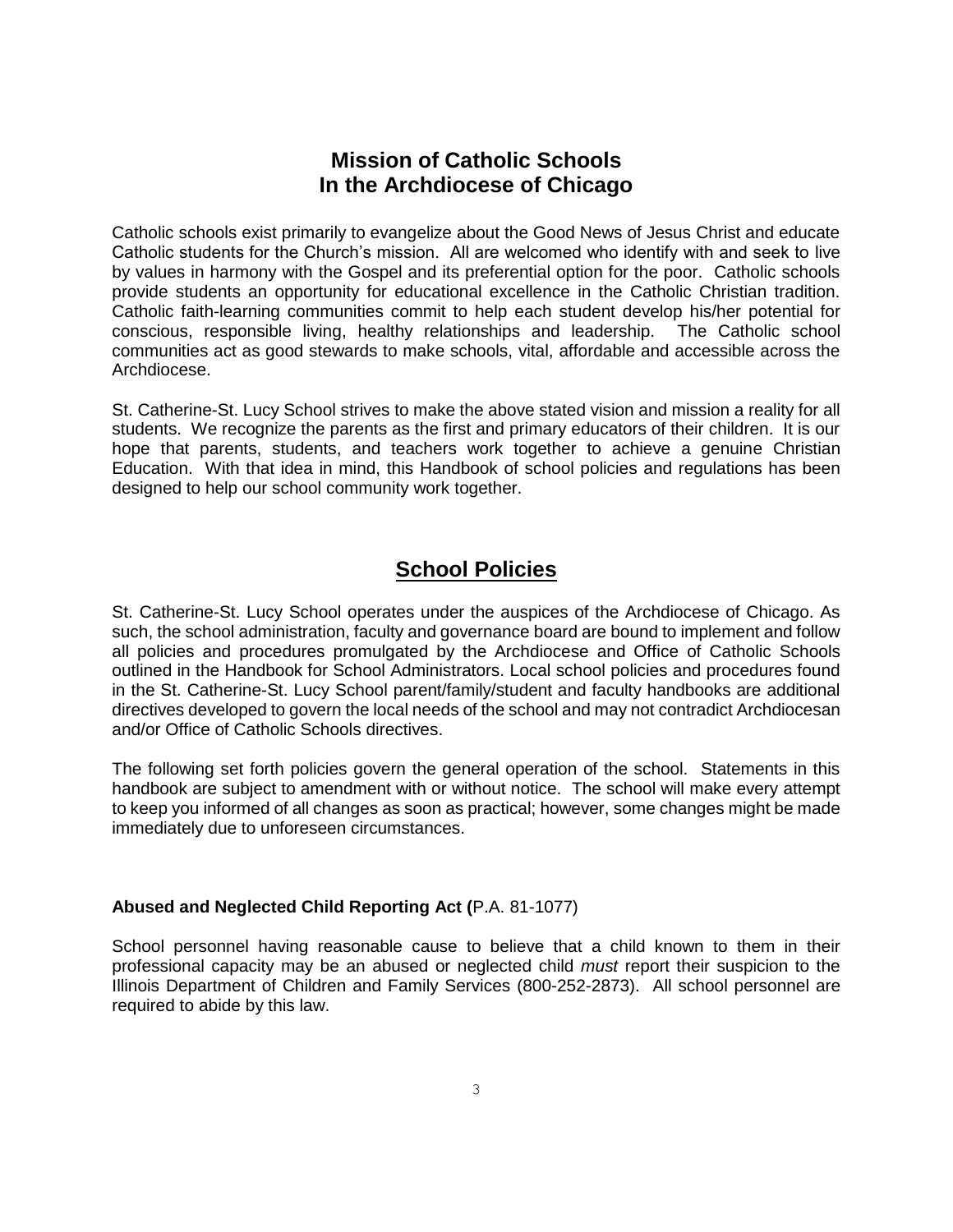# **Admissions Policy**

St. Catherine-St. Lucy School is a Catholic elementary school serving students from *Preschool through Grade 8*. We are a welcoming community for students within these age groups and invite *all* children to be part of our family.

Our school admits students of *any race, color, national, or ethnic origin*. We do not discriminate on the basis of gender, race, color or ethnic origin in administration of school policies or programs. All students must be in compliance with the State of Illinois age requirements.

Students who are *not Catholic are welcome* in our school. We practice and teach Catholic doctrine and attend weekly Mass. All students participate.

Students with *special needs are welcome* in our school. Final admission decisions will be made based upon consultation with the family and the resources available for the child's success. Once admitted, a plan will be put in place to monitor and review the student's progress.

To be considered for admission to St. Catherine-St. Lucy, parents/guardians are asked to complete the application form, available in the school office or as a download on the school website: catherinelucy.org.

The application should be turned into the school office along with these items:

- Report cards from previous school (if applicable)
- IEP (Individual Education Plan, if applicable)
- \$100 registration fee

Once the application packet is complete, families will be asked to meet with a member of the school's administration team. Notification of acceptance to the school will be given within two days of this meeting.

When a student's admission is confirmed, the following documents are also required:

- Birth certificate
- Medical and dental records, including allergy plans if applicable
- Baptismal certificate (if applicable)

We are proud of our school and are committed to the growth and success of all our students. In turn, it is expected that all students who become part of the St. Catherine-St. Lucy follow the standards, guidelines, and policies in our handbook.

#### *New Students*

- Within 30 days of enrolling at our school, parents/guardians must present a certified copy of the child's birth certificate or other reliable proof of the child's identity, as determined by the Illinois State Police. The school will retain a copy and return the original to the parents.
- If a birth certificate (or other acceptable proof) is not turned in, the school is required to notify the Illinois Department of State Police. A written note will be sent home alerting parents that they have an additional ten days to comply.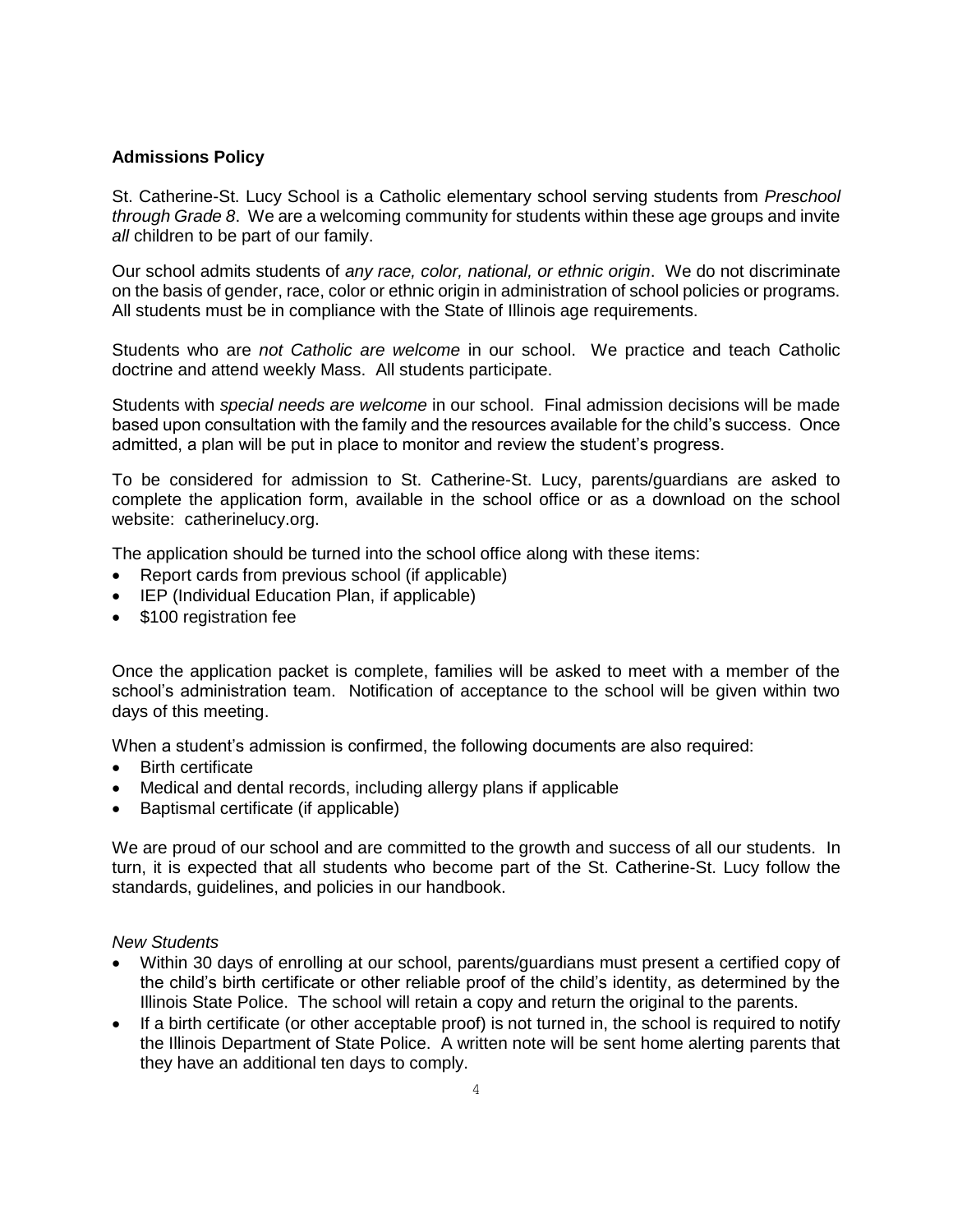- Parents must also produce records of compliance with state and local health (including dental) requirements and exams. If students are not in compliance or without records, parents will be notified, and the children excluded from school until compliance is shown.
- If a child has attended another school before, some form of credential from that school must be presented. The office will request official transcripts.
- A baptismal record, if applicable, is also requested.

# *Transfer Students*

We welcome students to our family at any time during the school year. The following guidelines apply to children coming in after October 1.

- Recent records from the prior school, such as a report card or progress report, must be brought in at the time of enrollment. IEP/ISP documents should be brought in as well. Official transcripts will be requested from the other school by the office.
- The student and parent will meet with the teacher and principal to discuss school quidelines and expectations. After this meeting, the family will be notified within 48 hours if the student is accepted.
- Once accepted, the student may start as soon as all necessary forms are in.
- Students are asked to abide by the school dress code as soon as they begin.
- Every effort will be made to get students on the hot lunch program from their first day. If this is not possible, children are to bring lunch from home.
- Students are expected to follow the standards of St. Catherine-St. Lucy School. Progress, both behavioral and academic, will be assessed after 30 school days. Significant problems and/or issues may result in permanent exclusion.

# **Attendance/Absences/Tardiness**

# *Attendance*

- Daily school attendance is *compulsory* in the State of Illinois for children ages 6-16.
- The responsibility for compliance with the law belongs to the parent(s)/guardian(s).
- The school must keep an accurate record of each student's daily attendance.
- The attendance record is placed in the student's permanent file each school year.

# *Absences*

Parents/Guardians are expected to notify the school at 708-386-5286 x101 to report an absence. In addition, a written note must be presented to the teacher upon the student's return. Without a call or note, the absence will be noted as "unexcused" in his/her records.

# *Early Dismissal*

Parents/Guardians are to notify the school if a student must leave early. When picking up the child, please go to the school office. Students will be called to the office; parents are not to go to the classroom. Children are not allowed to leave school alone during school hours.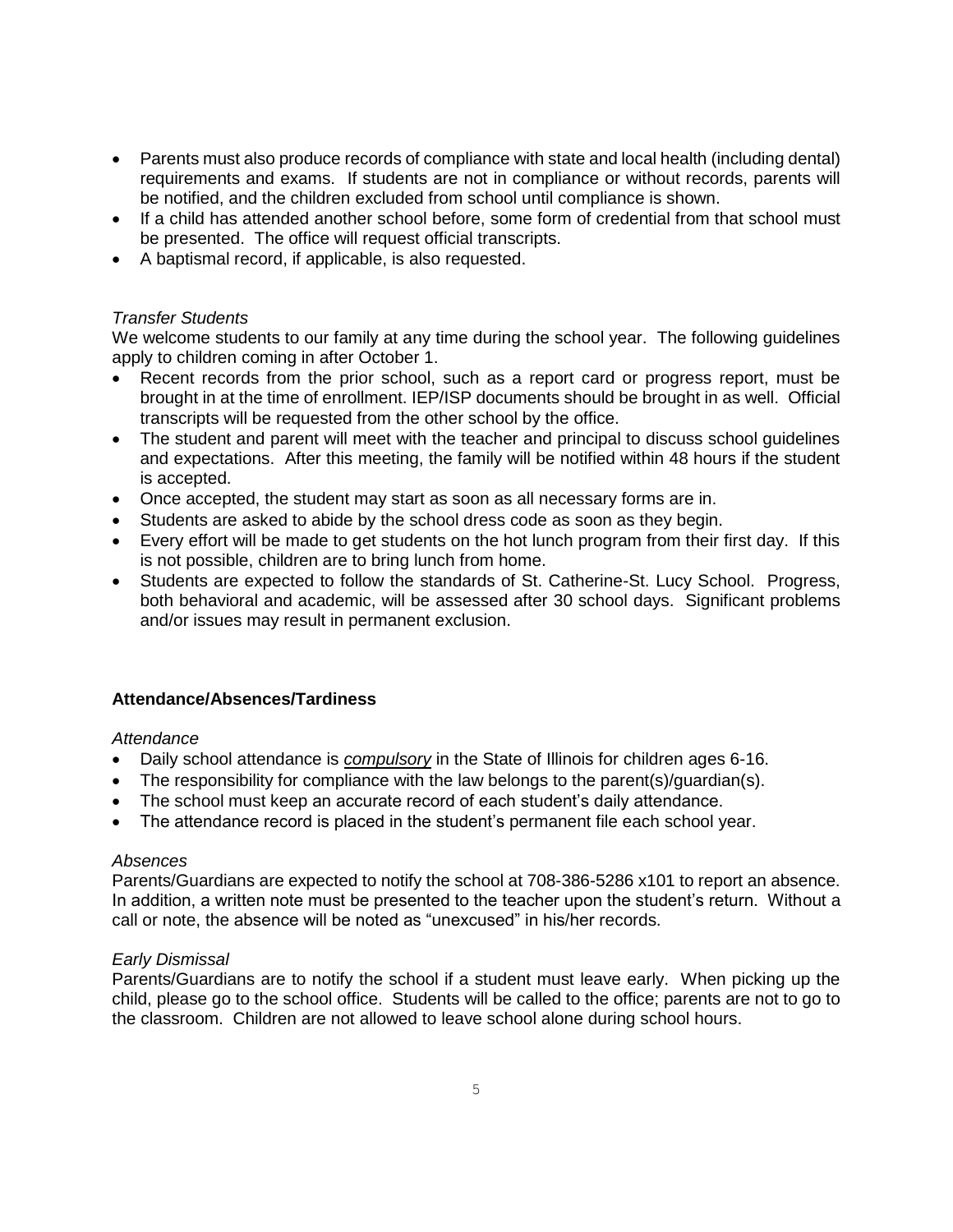# *Tardiness*

Tardiness interferes with a child's learning and disrupts the activities of the rest of the class. Students are admitted into the building, through the front door, beginning at 7:50am. School begins at 8:05am. The front entrance will remain open until 8:15; after that time, students must enter through the back door. Students who come in after 8:05am will be marked as tardy.

# **Blended/Personalized Learning**

St. Catherine-St. Lucy School is committed to being a fully personalized learning school. This philosophy is based on meeting children at their individual levels, teaching them to develop a growth mindset, and helping them grow academically at their own pace. Classrooms will be structured in flexible arrangements, allowing students to work in small groups with the teacher, collaboratively with peers, or as part of whole group instruction. Adaptive technology is an important component of the personalized learning model and will be used in the classroom setting.

The following items are the cornerstones of our personalized learning philosophy:

- Growth Mindset
- Student Conferencing
	- o Goal-Setting
		- o Accountability Sheets
- Data Binders
- Student Choice
	- o Learner Menus
	- o Stations
	- o Assessments
	- o Flexible Seating
- Ed-Tech Tools

# **Cell Phones/Electronic Equipment Use**

We realize the increasingly significant role that electronic devices play in the lives of children and that students will bring these items to school. The school policy on cell phones and other devices is as follows:

- Personal electronic devices are not to be used on school grounds, including the classroom, the playground, and extended day.
- Cell phones for students in Grades 5-8 are turned in to the teacher at the start of the school day. Students in Grades 4 and below turn their phones in to the office.
- The phones are returned to the students at dismissal. For those children going to extended day, the phones are given to the daycare staff and passed out when the child leaves.
- If a child is caught with a phone or electronic device during the school day, including in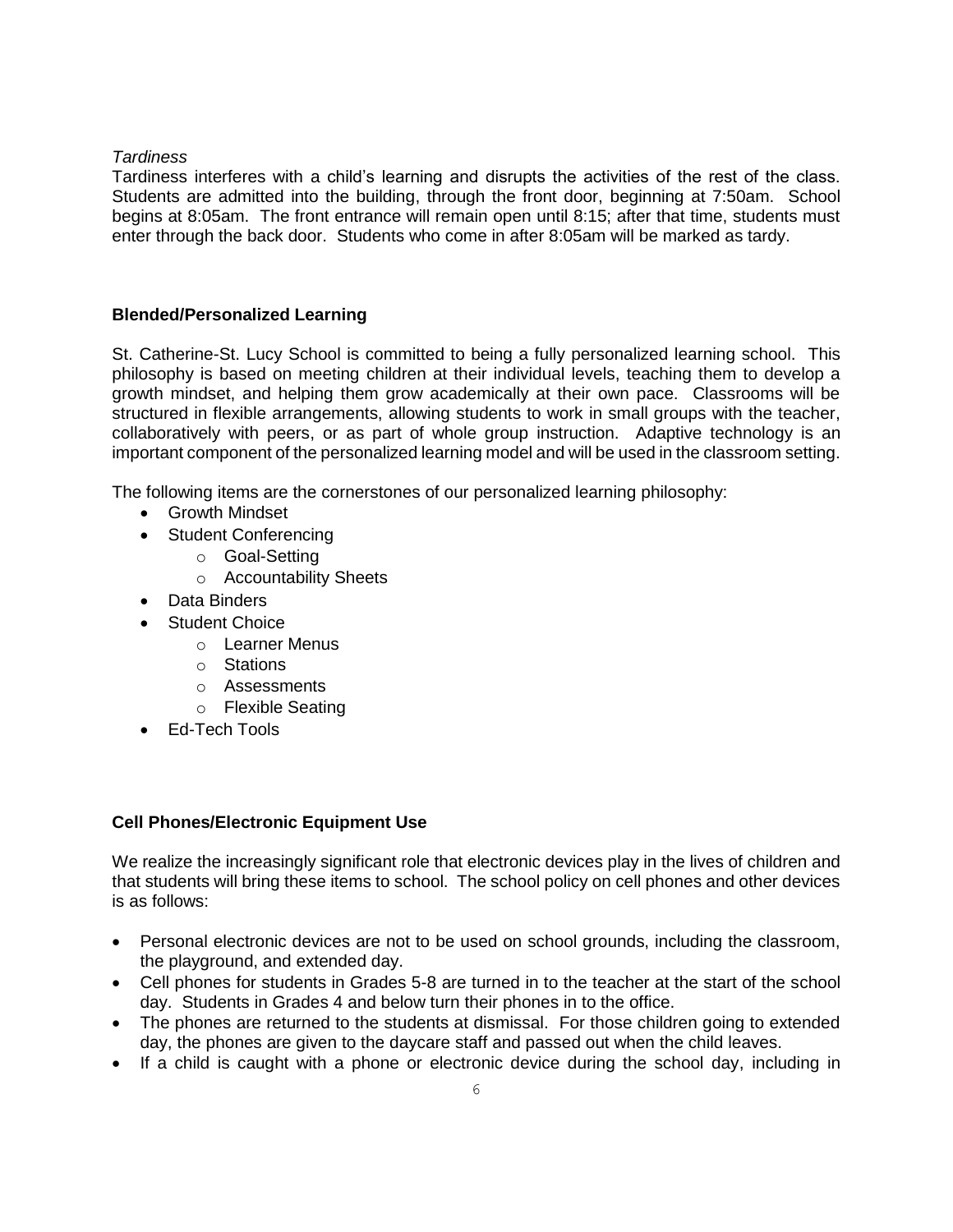extended care, the device will be confiscated by the teacher or staff member and will only be returned to a parent/guardian. For a second offense, the phone will be turned into the principal's office and a parent conference required. This includes devices found in the student's backpack, purse, pencil case, pocket, etc.

- A separate letter outlining the cell phone policy must be signed by the parent and the student and returned before the phone can be brought to school.
- The school is not responsible for personal devices brought onto the grounds.

# **Communication**

Good communication between the school and our families is critical. Please make sure that you notify the school if any contact information (phone, email, etc.) has changed. Several methods have been established to keep our families up-to-date with school news:

- Every Wednesday, a Family Folder will be sent home through the student. For families with multiple children, the folder is sent to the youngest sibling. Inside is a weekly newsletter, along with other fIyers or bulletins that require parents' attention. The envelope should be emptied, signed, and returned to school the next day. Notes to the school can be sent via this Folder.
- The school website, [www.catherinelucy.org,](http://www.catherinelucy.org/) will contain up-to-date information on news and events around the school. Each teacher has an individual page to post homework assignments, resources, and class information.
- The school maintains both a Facebook page and an Instagram account.
- Information is also sent out via email blast, using the email addresses supplied at registration.
- On Tuesdays, a general phone message will go out to all families with reminders about upcoming school news. In the event of an all-school emergency, this same system will be used to contact our families.
- Parents are welcome to call and leave a message at the school office, with Mrs. Cooper. The number is 708-386-5286 x101.
- Teachers will also communicate with families, via monthly newsletters, Class Dojo, or individual notes home. To see a teacher privately, please schedule a meeting in advance, before or after school hours. *Teachers are not available to meet during the school day.*

# **Counseling Services**

St. Catherine-St. Lucy has a school counselor on-site one day per week. Requests for counseling services may be made by students, parents and/or teachers for a variety of reasons – academic, social, grief, hardships. Parental permission for on-going sessions will be required.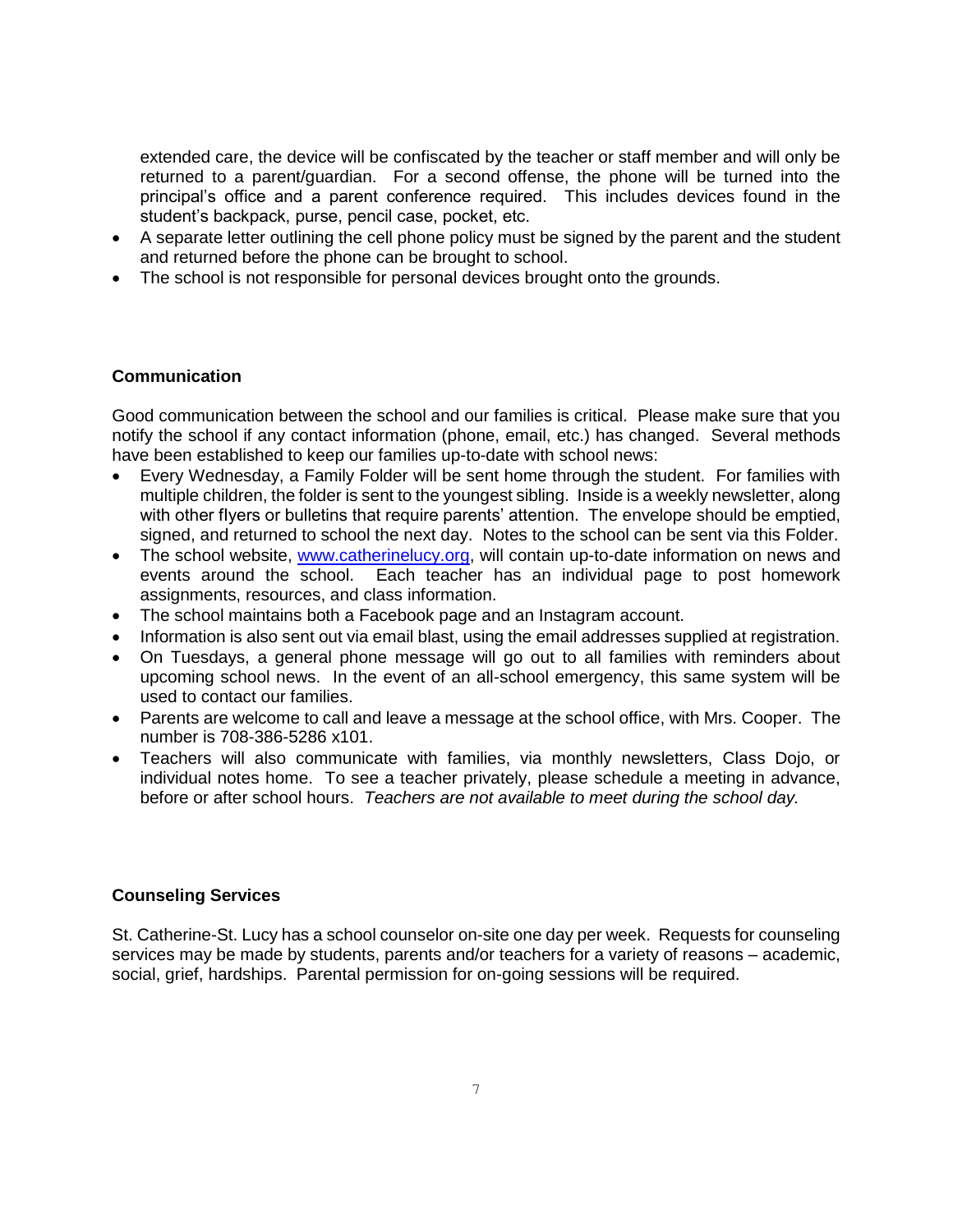# **Curriculum**

The goal of St. Catherine-St. Lucy School is to provide quality education which will meet the needs of individual students, helping them to grow and succeed. Our curriculum is based on the Archdiocese of Chicago learning standards, which in turn are tied to Common Core requirements.

The school year is divided into three trimester terms, each approximately 12 weeks in length. Two Parent-Teacher Conferences are scheduled during the year, after the first and second trimesters. Report cards are given to parents/guardians at these conferences. Student progress reports are sent home mid-trimester.

Details about specific programs and content areas are outlined below:

#### *College Persistence*

This course is held weekly for students in grades 7-8. Students look at high school options, scholarship opportunities, career choices, and skills and behaviors that will shape their futures. Significant planning time is allotted for families when selecting high schools.

#### *Computers/Technology*

Technology is an important resource for learning at St. Catherine-St. Lucy. Classrooms are equipped with interactive white boards as well as a set of Chromebooks for student use.

We have established ourselves as a 1-to-1 school; there is a Chromebook available for every child in grades K-8. These devices remain at school, unless required for a school assignment or for a remote learning day.

Students will have access to the internet for educational purposes. They will be supervised during this time but are expected to behave responsibly and to follow the user guidelines set by the school. Technology is a powerful tool and is closely monitored at the school.

Families will be asked to sign a technology contract regarding appropriate use and handling of devices and the internet. Students will also participate in an internet safety program during the school year. Inappropriate use of devices or the internet may result in a loss of privileges. Students may also be responsible for damage caused to school devices.

# *English/Language Arts*

The English/Language Arts curriculum encompasses reading skills and comprehension, writing, listening, and speaking. Phonics and handwriting are incorporated into our younger grades. Students learn through on-line tools, projects, literature and informational text. Skills are strengthened through all subject areas, including math, science and social studies.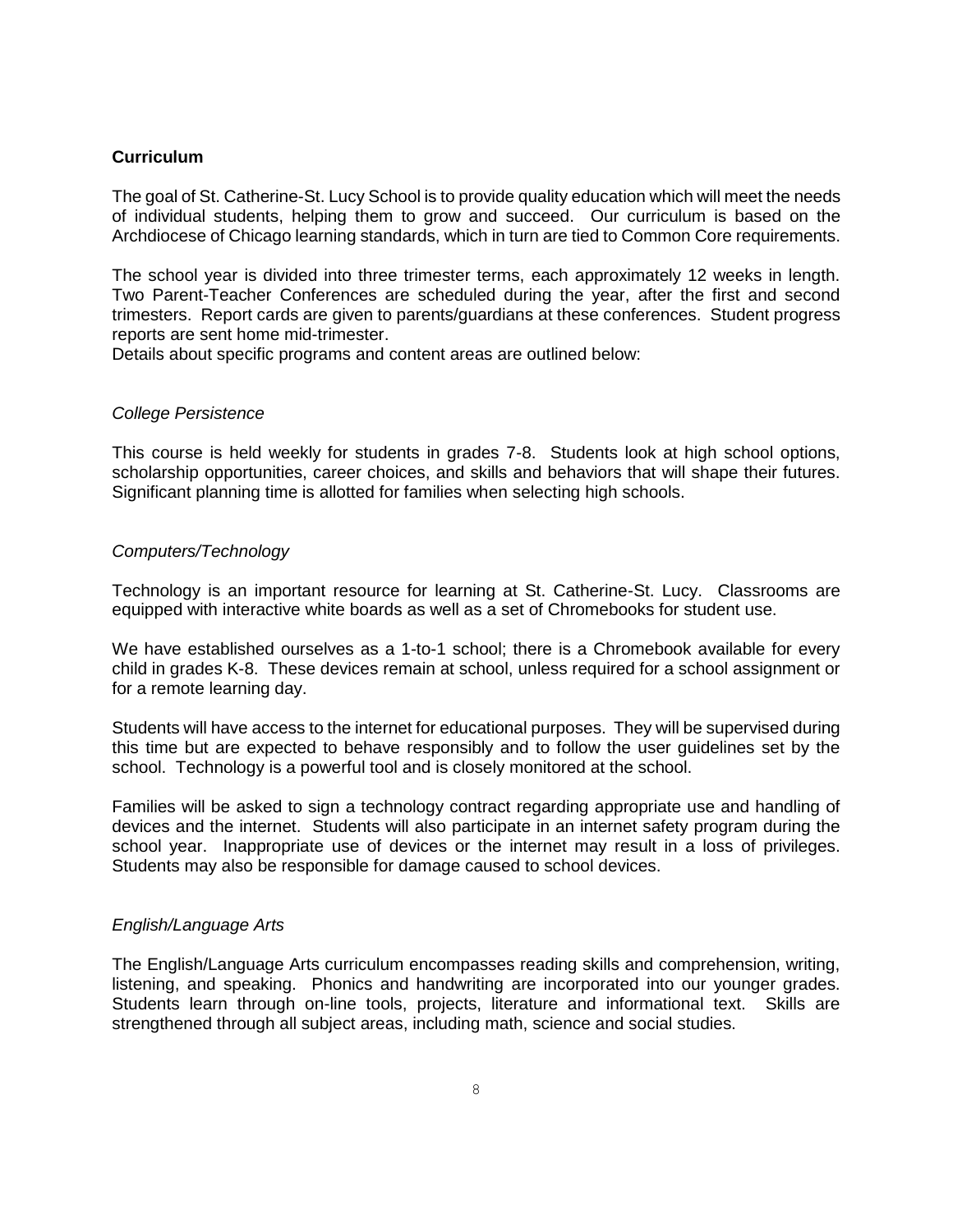### *Fine Arts*

Fine Arts educations is woven into the curriculum throughout the school year, via projects, activities, presentations, and/or field trips. Music is a focus of our weekly liturgies, and instruction is provided to all grades once a week.

#### *I-Ready*

I-Ready is a cloud-based program used in Kindergarten through Grade 8. It is an adaptive tool, designed to target needed skills in both reading and math. Students take diagnostic tests to asses growth three times per year.

# *Library*

Along with individual classroom libraries, St. Catherine-St. Lucy has two separate libraries. Room 4, on the first floor, is designed for the primary students. The library on the third floor is for use by Grades 3-8. All students have library time during the week, which includes the opportunity to sign out books.

Books signed out of the library become the responsibility of that student. We ask that children take special care of these items. All books must be returned by the end of the school year. Students will be asked to pay for any damaged or lost items.

Families are also encouraged to support their local libraries.

#### *Mathematics*

Mathematical concepts are introduced in our preschool grades, then reinforced and built upon each year. We emphasize problem-solving and critical thinking in every grade. Students learn through on-line programs, manipulatives, projects, games, along with traditional textbooks. Our textbook series begins in Kindergarten, following through until Grade 8.

#### *Religion*

St. Catherine-St. Lucy prides itself on our Christian values, which underlie every facet of our school life. As a Catholic school, we teach Catholic doctrine in all grades. All students also participate in age-appropriate programs on being safe in today's world.

Both Catholic and non-Catholic students take part in religion classes. Students in grades K-8 attend Mass once a week, and special liturgies take place throughout the school year. All families are welcome to attend these services along with any of the regular Sunday Masses.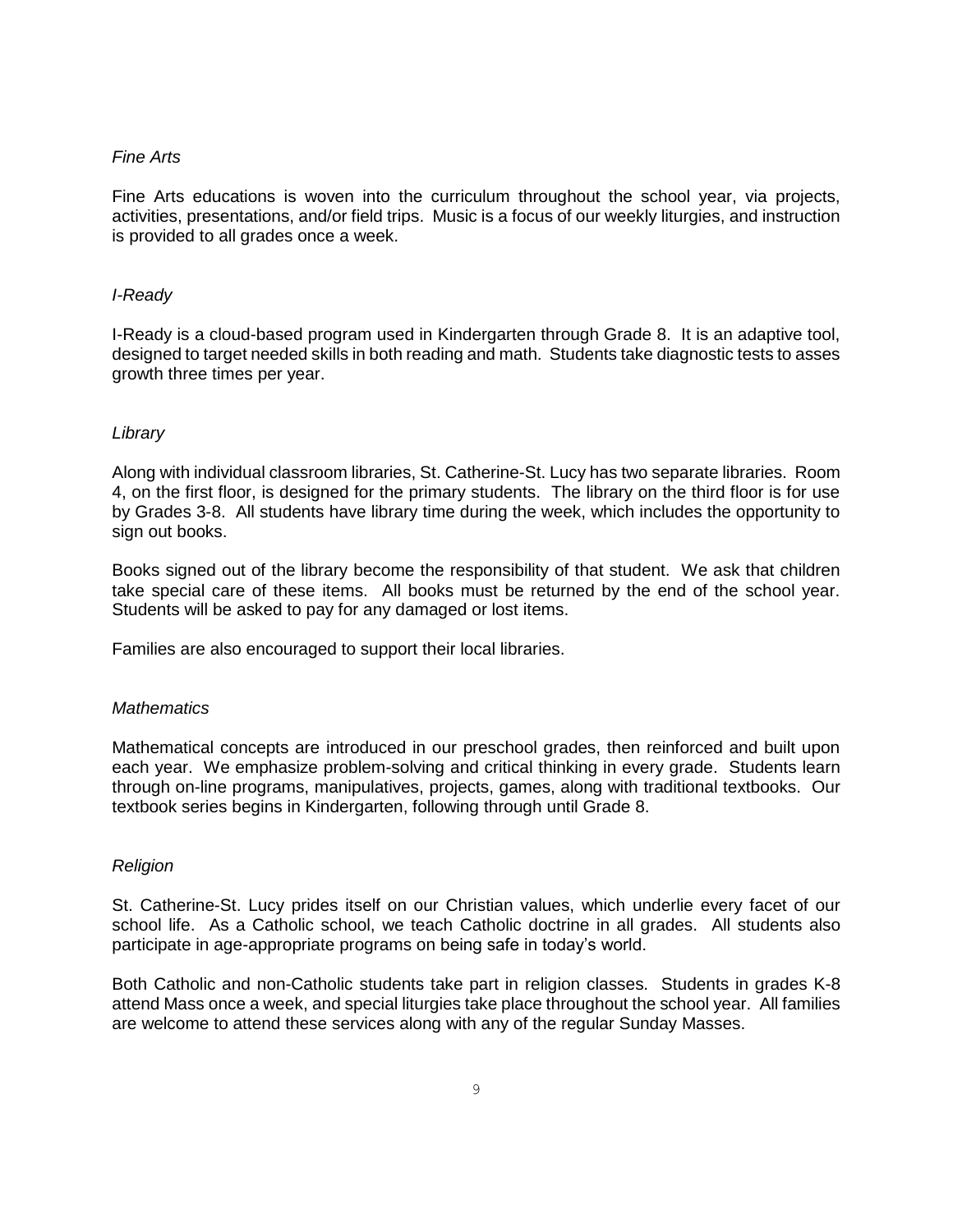# *Sacramental Programs*

Sacramental preparation for Reconciliation, First Communion, and Confirmation are available to our Catholic students. Programs are also available for students and their families wishing to become members of the Catholic faith. Please reach out to the pastor, principal, or teacher.

### *Science*

Science concepts are introduced to our children as early as preschool. Our curriculum is a mix of text-based learning and hands-on projects, including lab sessions in the older grades. Students in grades 4-5 are introduced to engineering design through SparkShop.

# *Social Studies*

Within the Social Studies curriculum, lessons are presented on early civilization through modern history. Students are taught critical thinking skills – making inferences, analyzing information, sequencing events, drawing conclusions. Our 8<sup>th</sup> Grade students study the United States Constitution and must pass a test on the material to graduate.

#### *Peacemakers*

All students participate in our "Peacemakers" program. Topics such as friendship, tolerance, conflict resolution, and dealing with anger are taught through literature and discussion, based on our core values and Catholic faith.

# *Power School*

Power School is a cloud-based app that allows parents to view their children's progress throughout the school year. We ask that parents utilize this tool frequently, particularly beginning with  $3<sup>rd</sup>$  grade. There is a unique sign-in for each child; this sign-in stays constant through every year the child is at St. Catherine-St. Lucy School.

New parents will be given a sign-in at the beginning of the year. If current parents need a copy of the Power School information, please send a request through your child's teacher.

# *Physical Education*

Physical Education classes are required for each child in the school and are held on a weekly basis, in Maguire Hall. Students are to wear gym shoes and the school gym uniform. Although not a structured class, students up through Grade 5 have daily recess.

If a child needs to be excused from gym and/or recess, a doctor's note is required.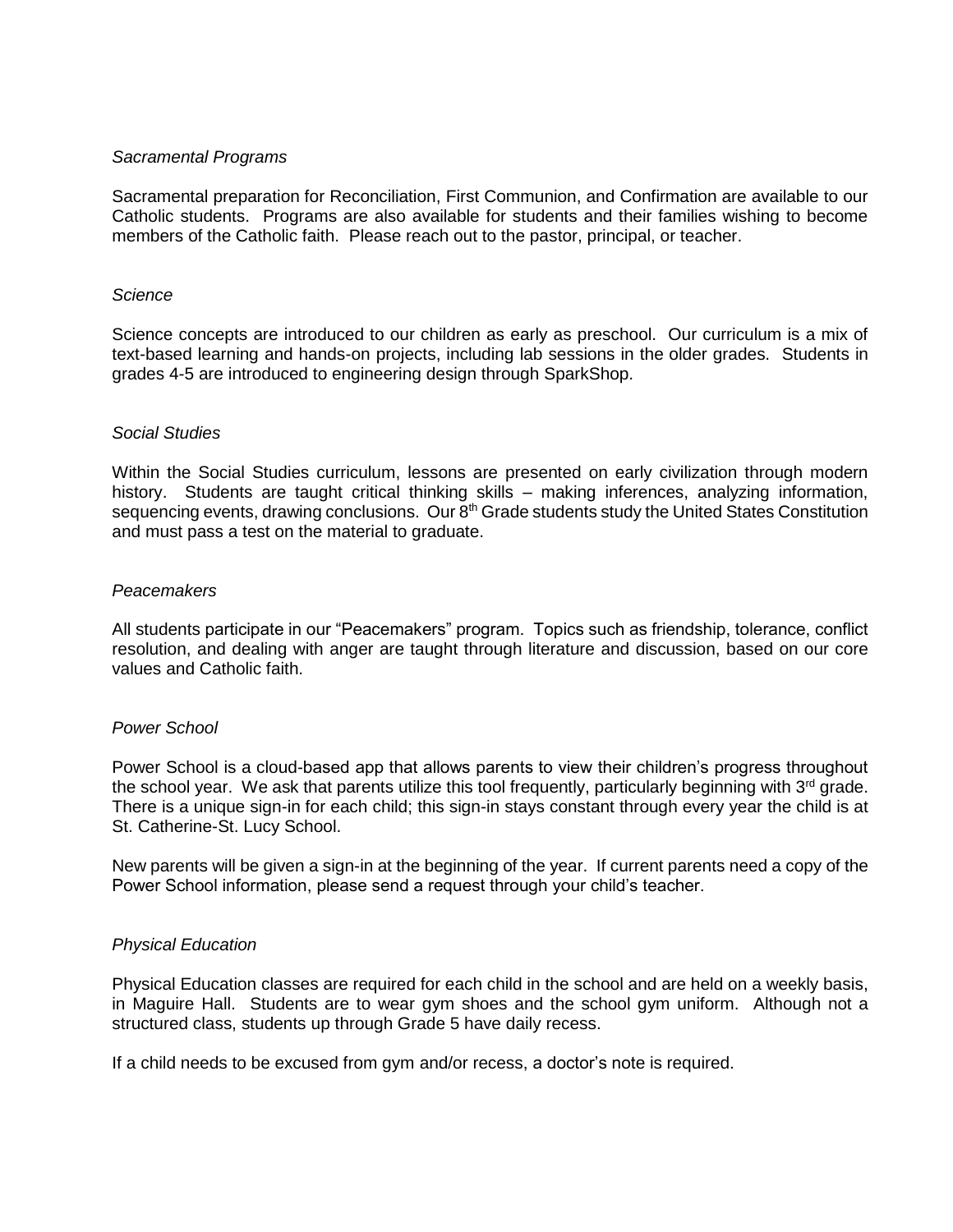# *Preschool/Early Childhood Education (for 3- and 4-year old students)*

The Early Learning Program is designed to provide a school experience that contributes to a child's total development. The curriculum is based on a learn-though-play model. Through play, children develop cognitive and physical skills, along with a strengthening of their imagination, self-confidence, and social skills. The program includes computer, music, gym, and library classes.

# **Discipline/PAWS**

St. Catherine-St. Lucy prides itself as a school where all people and all things are treated with dignity and respect. Our goal is to create a safe, caring, nurturing environment for students, parents, and staff. The underlying philosophy at our school is:

- Treat others with kindness, care, and respect
- Respect their classrooms and their materials
- Do their best at all times
- Follow the guidelines of the school

To implement this philosophy, the school has created a system that uses consistent behavior expectations and positive reinforcement. Students are taught the behaviors and voice levels needed in all areas of the school, at all times of the day. This system is known as PAWS:

**P – Prepared A - Accountable W - Willing S – Safe**

All children are expected to follow the guidelines as they have been taught and to help others in their practice. If a student chooses not to follow these guidelines on a consistent basis, the school will implement restorative justice practices. These practices may include service work in and around the school, written reflections/apologies, counseling meetings.

Most infractions can be handled at the classroom level; more serious violations will be dealt with accordingly on a case-by-case basis. When necessary, appropriate consequences may be added and may include detention, time off from extracurricular activities, suspension.

Our intent always is to correct and to guide our students with love and understanding; our consequences will be in line with these beliefs. Support and communication between families and the school is critical, as we work together for the good of the children.

*The school reserves the right to inspect school and/or personal property if cause is warranted.*

*Please note*: The Oak Park Police Department will be notified immediately if any student is found possessing drugs or firearms. In addition, the State Police will be notified within 48 hours through the School Incident Reporting System.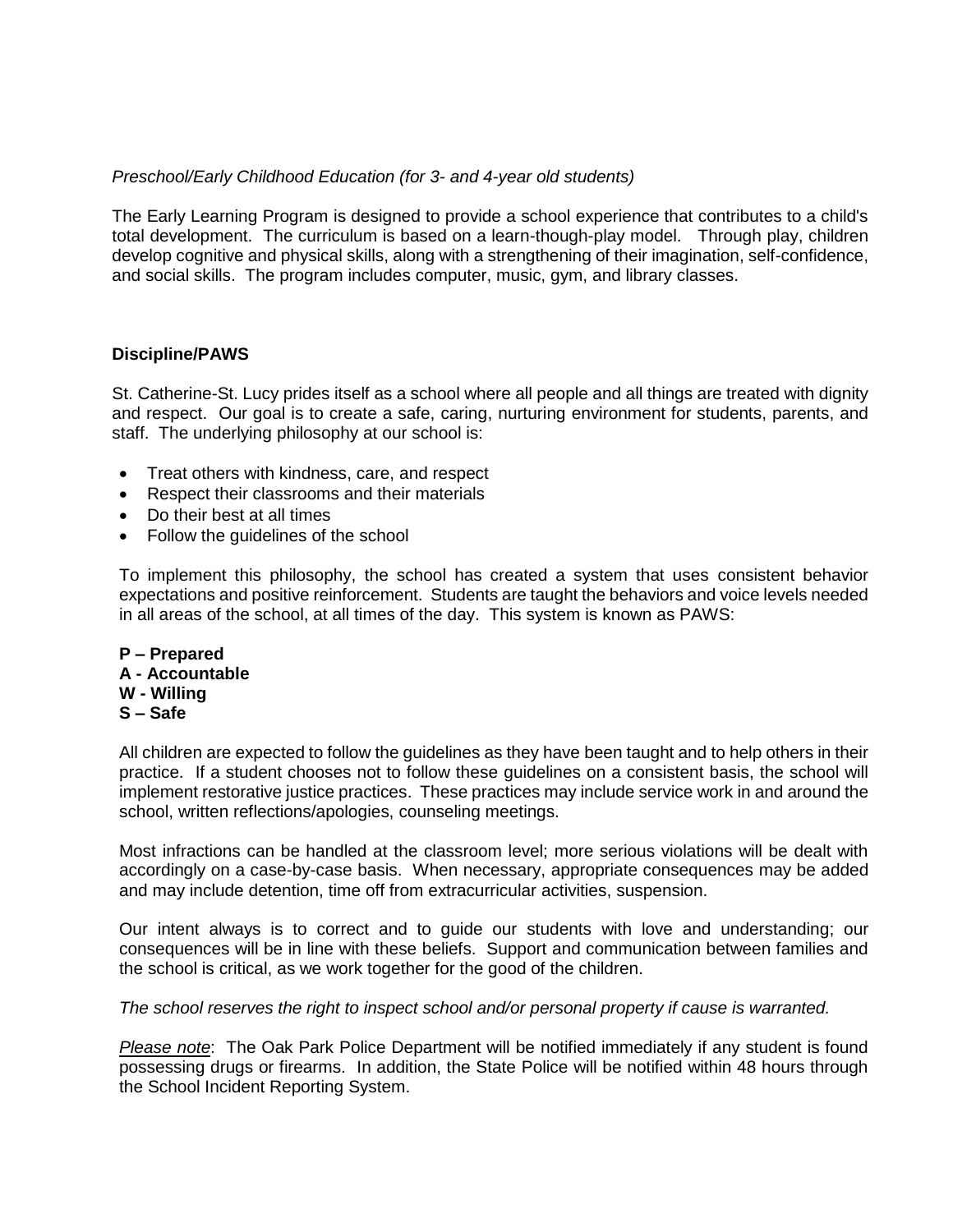# **Disciplinary Guidelines**

| <b>BEHAVIOR</b>                     |                                                                                                                                                                                                                                                                                                                       | <b>ACTION</b>                                    |                                                                                                                                                                       |  |
|-------------------------------------|-----------------------------------------------------------------------------------------------------------------------------------------------------------------------------------------------------------------------------------------------------------------------------------------------------------------------|--------------------------------------------------|-----------------------------------------------------------------------------------------------------------------------------------------------------------------------|--|
| $\bullet$<br>$\bullet$<br>٠         | Breaking classroom rules<br>Disruptive behavior in classroom, playground, or<br>hallway<br>Gum/candy in school<br>Missing/incomplete assignments                                                                                                                                                                      | $\bullet$                                        | Handled by teacher according to<br>classroom rules                                                                                                                    |  |
| $\bullet$<br>$\bullet$<br>$\bullet$ | <b>Bullying</b><br>Cheating/plagiarism<br>Disrespectful/disobedient/defiant to teachers/staff<br>Forging signatures/documents<br>Profanity<br>Slander/spreading rumors designed to hurt<br>feelings or reputations<br>Unsafe behavior (tripping, pushing, shoving, etc.)<br>Fighting. Both students will be punished; | $\bullet$<br>$\bullet$<br>$\bullet$<br>$\bullet$ | Parent-Teacher Conference (handled<br>via phone or email)<br>Restorative Justice practices<br>Additional consequences possible<br>Parent-Teacher-Principal Conference |  |
| $\bullet$<br>$\bullet$              | however, if it can be determined that one student<br>started the fight and the other tried to avoid it, the<br>defender may receive a lesser penalty.)<br>Harassing/threatening students or staff<br>Improper use of school technology<br><b>Theft</b><br>Truancy<br>Vandalism                                        | $\bullet$<br>$\bullet$                           | (can be handled via phone or email)<br>Restorative Justice practices<br>Additional consequences                                                                       |  |
|                                     | Possession of tobacco                                                                                                                                                                                                                                                                                                 | $\bullet$<br>$\bullet$<br>$\bullet$              | Parent-Teacher-Principal Conference<br>Three-day suspension<br>Sit-out two weeks of extra-curricular<br>programs                                                      |  |
| $\bullet$                           | Assault<br>Possession of drugs, alcohol, weapons<br>Repeat offenders of Level D                                                                                                                                                                                                                                       | $\bullet$<br>$\bullet$<br>$\bullet$              | Notify police<br>Parent-Teacher-Principal Conference<br>Ten-day suspension<br>Removal from club/team<br><b>Expulsion hearing</b>                                      |  |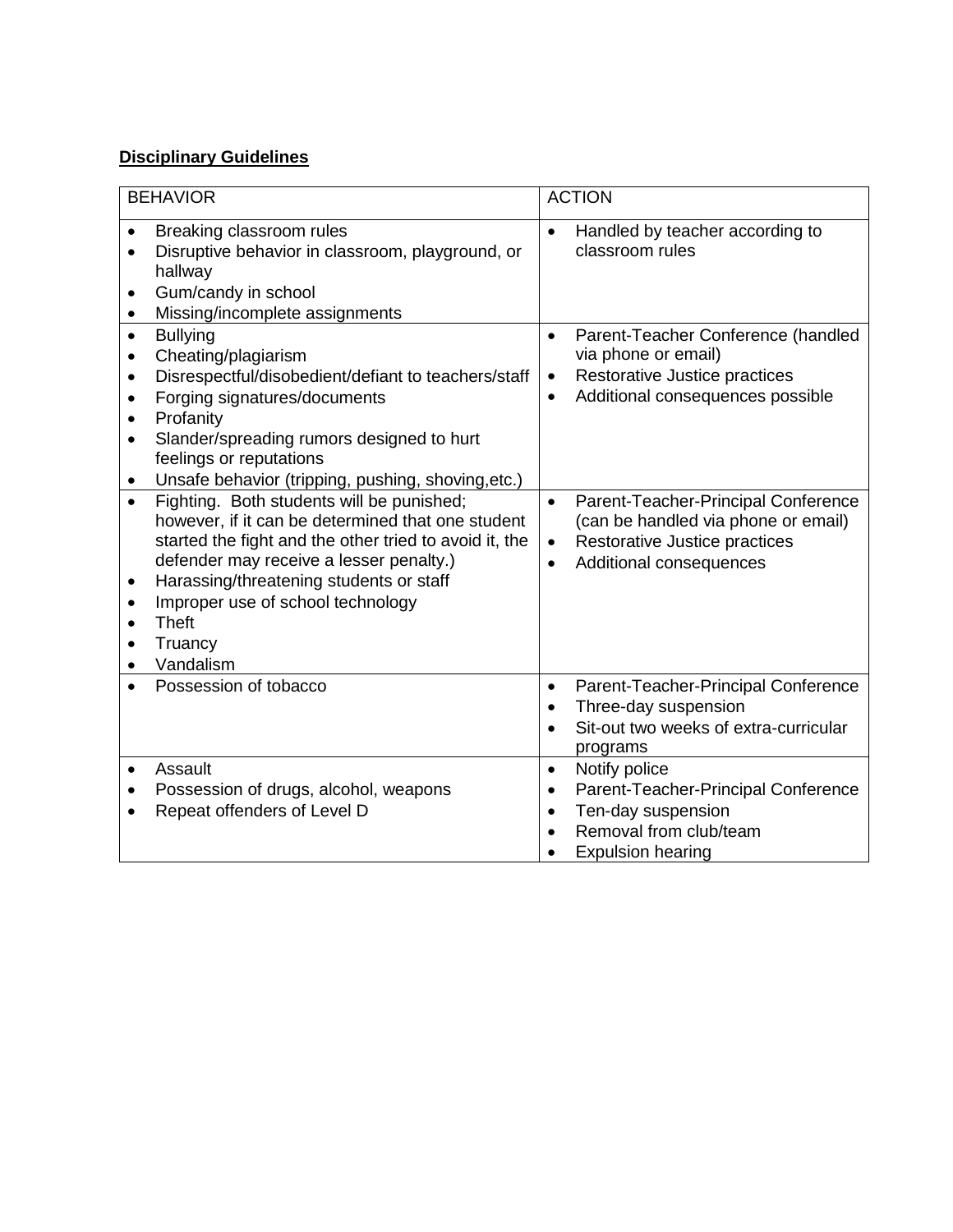# **Emergency Closing**

We will make every effort to keep school open. However, if conditions threaten the safety of our students and/or staff, we will be forced to close.

If there is an emergency closing, please check through one of the following sources: Radio: WGN (720AM), WLS (890 AM or 94.7FM), WMAQ (670 AM); TV: WGN (Channel 9) or Fox (Channel 32); the school website [\(www.catherinelucy.org\)](http://www.catherinelucy.org/); the school Facebook page or Twitter feed; the school voicemail; or [www.emergencyschoolclosings.com.](http://www.emergencyclosings.com/) We will also communicate via email blast and School Messenger.

# **Extended Care Program (before and after school)**

St. Catherine-St. Lucy offers an extended day program for parents who need supervision of their children outside of school hours. The program incorporates an afternoon snack, time for homework, and time in the gym. Extended care is open only to St. Catherine-St. Lucy students.

- Morning daycare opens at 7:00am. Afternoon daycare is open from 2:45-6:00pm.
- A completed application for the extended day program is required before students can attend. Fees are charged on a monthly basis, payable through the school office or through Facts. Childcare Action Payments are accepted for extended day. Failure to pay may result in your child being excluded from the program.
- Daycare is also available on an as-needed basis. Appropriate daily rates will apply.
- Attendance will be kept at both morning and afternoon day care. Students must be signed in and out by a parent/guardian.

# **Extra-Curricular/Athletic Activities Programs and Policies**

St. Catherine-St. Lucy School offers many opportunities for students of all ages to participate in activities outside the regular school curriculum. These activities are a privilege; students will be expected to maintain a "C" average and cannot be a disciplinary problem. The school discipline guidelines apply to all extra-curricular groups, events, and/or teams. Permission from parents/guardians will be required prior to participation, as well as full payment of fees.

- At all events, students are expected to represent their school with the highest level of respect and sportsmanship. St. Catherine-St. Lucy parents are expected to do the same.
- We sponsor after school activities for both boys and girls. These activities are dependent upon parent volunteers and volunteer coaches. Programs take place only if we have enough paid student participants and volunteer coaches.
- Separate information regarding our programs is sent out prior to the program beginning. All forms must be completed and fees paid before a student can participate in the activity. Failure to follow school and team guidelines can result in suspension or expulsion from the team.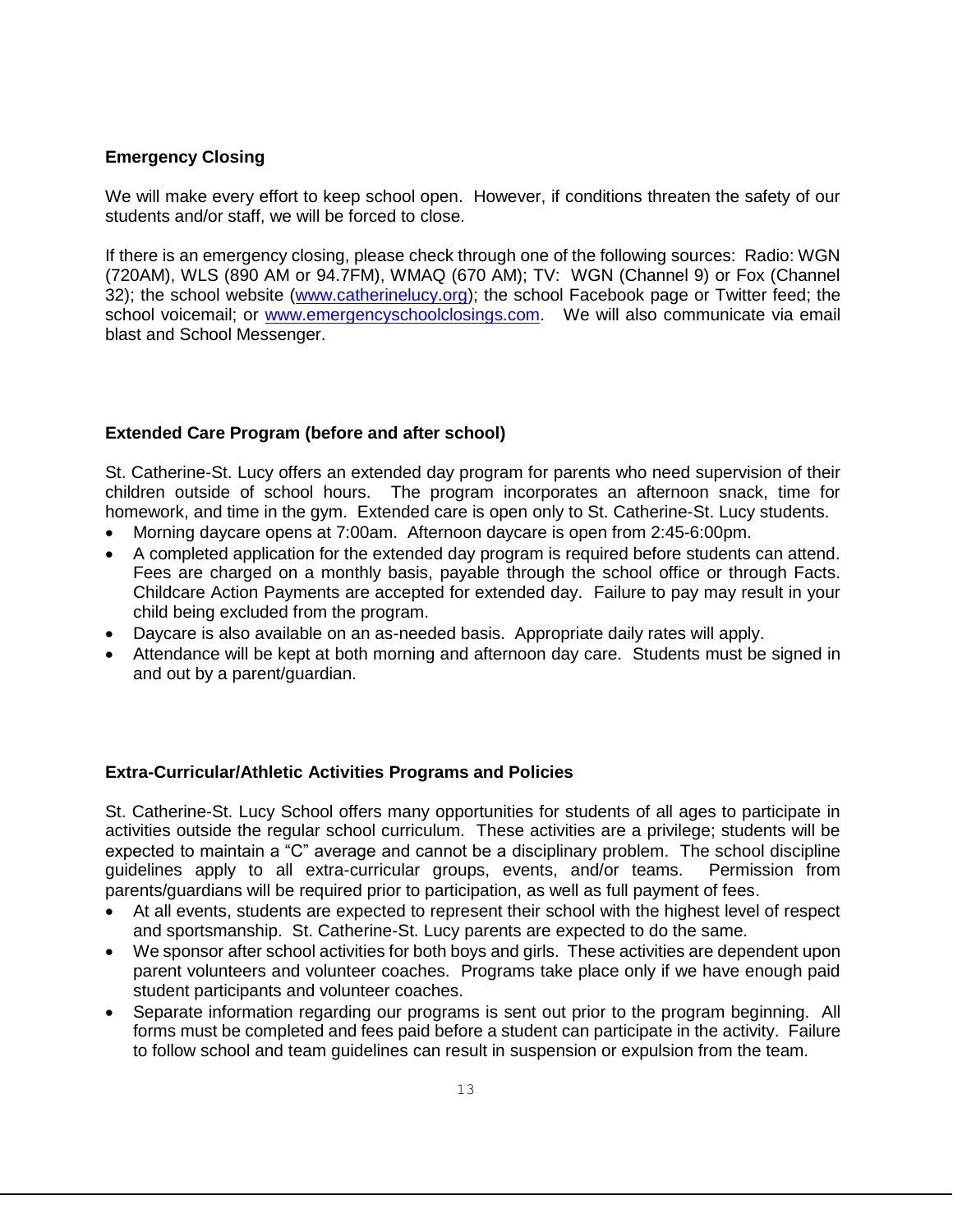- Moderators and coaches are responsible for students only during a practice, event, or competition. A parent/guardian is responsible for the student at all other times, including transportation to and from the activity.
- Students are required to have a physical before competing in school athletics.
- The school adheres to the Archdiocese concussion protocols.

# **Field Trips**

Field trips may be planned by the classroom teachers during the year and are chosen for the purpose of enhancing learning experiences. Field trip permission slips must be signed by the child's parent/guardian and returned to school for the student to attend. Verbal permission will not be accepted. It is a privilege to attend a field trip; that privilege may be revoked due to behavior concerns. In the event that a child does not participate in a field trip, he/she is expected to be at school on that day and will be assigned to another classroom for the duration of the trip.

# **Food Service Program**

St. Catherine-St. Lucy School is able to offer a breakfast snack and hot lunch to every student in the school. Our food service provider is FSP.

- A breakfast box is provided for each student every morning.
- Hot lunch is served each day from 11:30-12:00noon.
- Snacks are available for students attending extended day after school.
- If a student does not wish to receive hot lunch, he/she must bring a bag lunch to school. Any lunches brought to school during school hours should be dropped off at the school office and not taken directly to the classroom.
- Food is not allowed in the classroom outside of the breakfast and lunch breaks, although exceptions may be made for holidays, parties, etc. Please check with the teacher before bringing any food items to the classroom.
- Students may bring water bottles to school.
- We are very mindful of student allergies and keeping our children safe. Many of our classrooms are designated as "nut-free zones." Please make sure we are aware of your child's allergies. Teachers will communicate regarding prohibited items.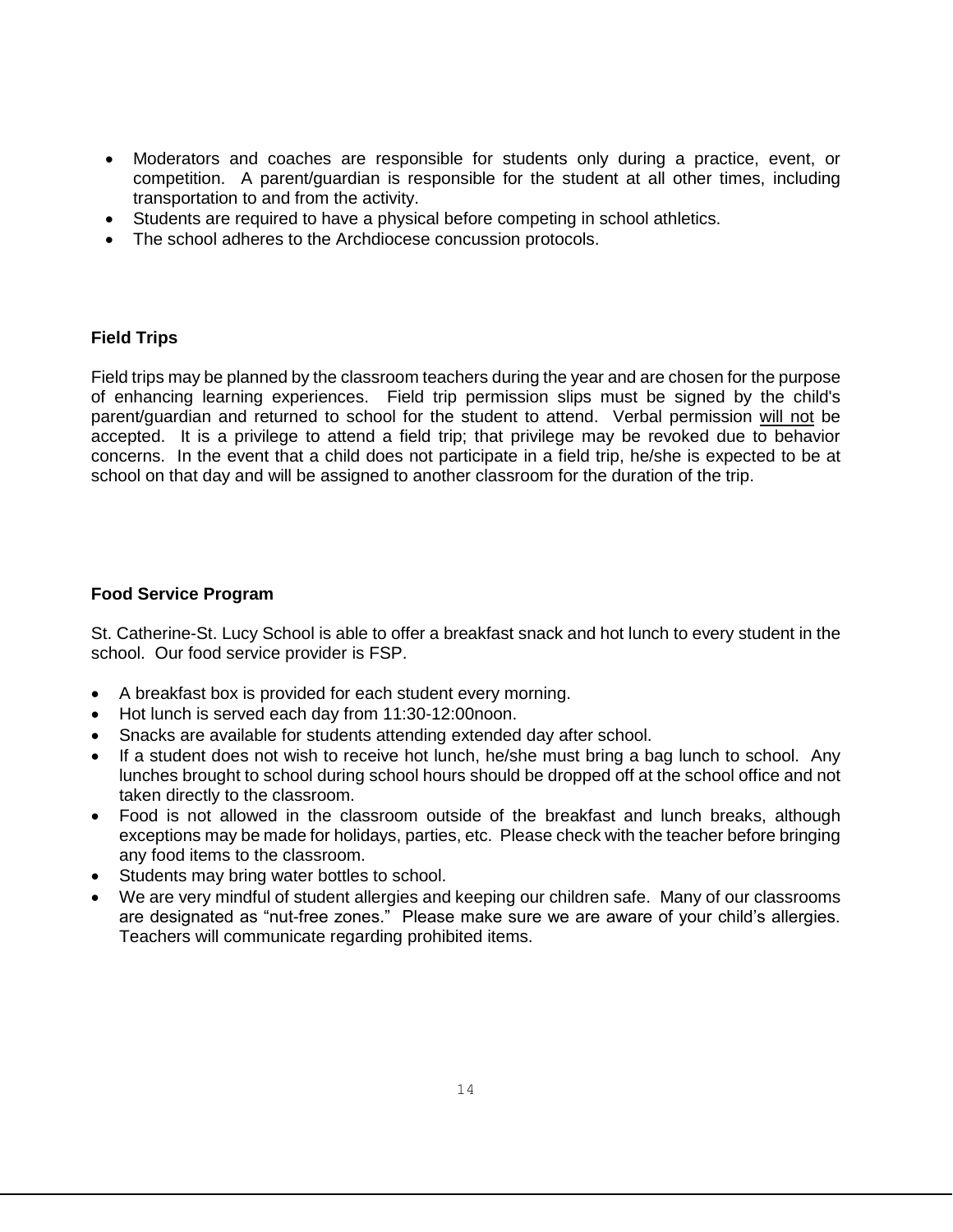# **Health Requirements/Records**

St. Catherine-St. Lucy School is committed to keeping children safe and healthy. We follow the guidelines of the State of Illinois regarding vaccinations and exams. We ask that parents communicate with us regarding health issues that may affect the child.

- Physical examinations and record of immunizations must be on file in the school office before a child begins school. St. Catherine-St. Lucy follows the rules established by the State of Illinois Board of Education. Specific requirements can be found at: [http://www.isbe.net/pdf/school\\_health/immunization-requirements.pdf.](http://www.isbe.net/pdf/school_health/immunization-requirements.pdf)
- Health examinations must be performed and documented prior to entering kindergarten or first grade and upon entering sixth grade.
- Before May 15 of the school year, students in kindergarten and second and sixth grades to present proof of being examined by a dentist.
- Students enrolling in kindergarten or in school for the first time in school must present proof of any eye exam within the previous year.
- Students not in compliance with health and immunization requirements will be notified by the school. Proof of compliance must be submitted no later than October 15 to avoid exclusion.
- Student health issues, including allergies, must be on file with the school office. The school will work with families when students require medicine during school hours. Please note - teachers are not allowed to dispense medicine to students.
- If a child becomes ill at school, the parent/guardian will be called. If unavailable, the school will reach out to the emergency contacts.
- Children should not come to school with a fever or while contagious.
- If a child is hurt in school, parents will be notified. If necessary, the paramedics will be called, and the child will be transported to the nearest hospital.

# *Allergies*

The school is to be notified of any student allergies and corresponding treatment. Documentation of these allergies from a physician must be turned in to the office. In classrooms where there are children with peanut allergies, nut products will not be allowed.

# *Asthma*

Students with asthma must have a documented asthma plan from a physician on file in the office. Children who require an inhaler must have a note from the physician. The inhaler will be kept with the child or with the child's teacher.

# *Medications*

Students who need to take medication must have a physician's note on file in the office. The medication will be kept in the office, along with permission to have the medicine dispensed.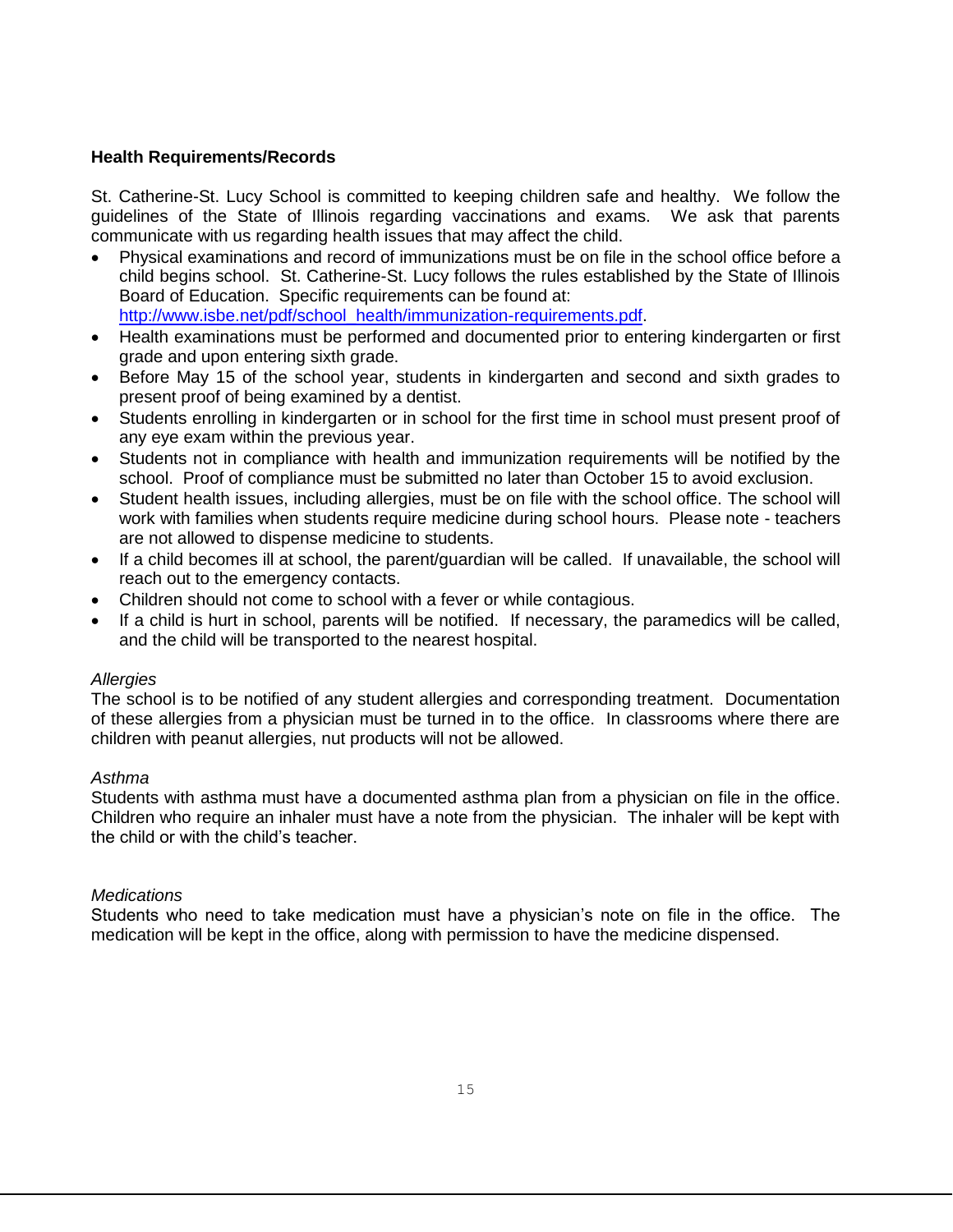#### **Homework**

Homework is intended to be meaningful work that strengthens concepts taught in class. The amount of work will vary by grade; older students will receive more than younger students. Parental involvement is key in Grades 3 and under. By Grade 4, students should be more independent.

All students should record homework in an assignment notebook. Assignments are also posted on the teachers' pages on our school website. Parents are encouraged to use PowerSchool to follow up on student work.

When homework is assigned, it is expected to be completed by the date given. The consequence for incomplete homework is based on classroom rules and guidelines. We ask your help and support in stressing the importance of completing homework.

#### **National Junior Honor Society**

St. Catherine-St. Lucy School is a recognized member of the National Junior Honor Society. Students may apply to be a member in their  $7<sup>th</sup>$  or  $8<sup>th</sup>$  grade. Their admittance is based on the qualities of scholarship, leadership, character, and service. A ceremony is held in the spring to honor those young men and women who have been selected; they are expected to hold true to these standards throughout the rest of their student careers.

# **Pets/Animals at School**

Please do not bring any pets or animals to the school, out of respect for student/staff safety. This includes in the building, on the playground, or at extended day.

# **Photography**

St. Catherine-St. Lucy School and its partners post pictures of our students in publications and on our website. Personal information is *never* used with any photos. If you do not want your child in any pictures, please contact the school office to opt out.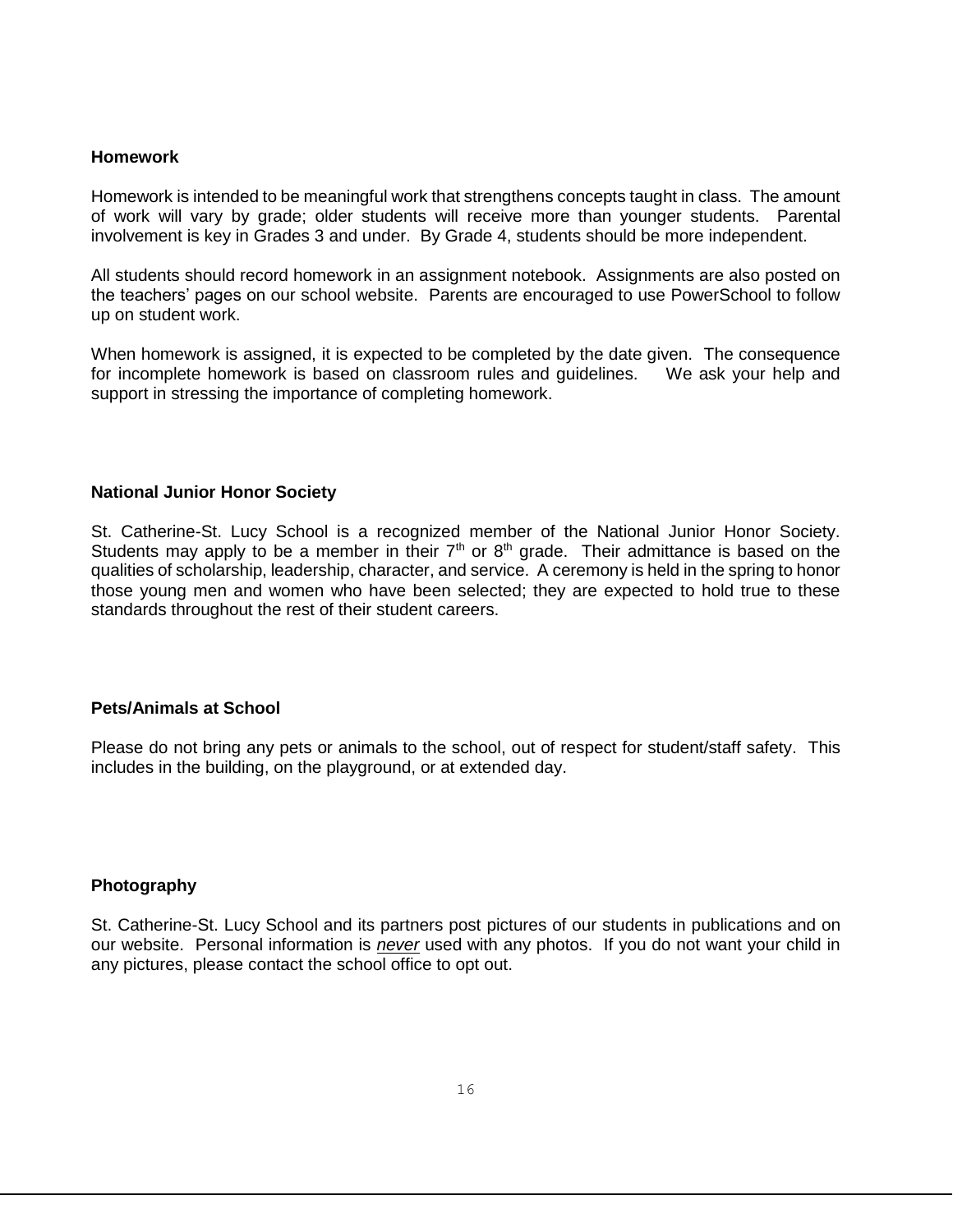# **PowerSchool**

PowerSchool is an internet-based system that allows parents/guardians to view their students' grades and assignments. Parents are provided with a unique password for each of their children; the password remains the same throughout their time at St. Catherine-St. Lucy. Parents are asked to contact their children's teachers should they need the password.

# **Remote Learning**

In the event of an emergency or crisis, the school will switch to a remote learning model. This model will combine on-line classes and assignments with written work, balanced according to grade level. Remote learning days will be treated as school days, and students are expected to complete required assignments. Teachers will be accessible via their school email from 9am-3pm for students who have any questions or problems. Students will be allowed to take school Chromebooks home; special arrangements will be made for students without internet access.

# **Safety**

# *General Procedures*

- The school employs a full-time security person who works during the school day.
- School hours are 8:05am-2:45pm. Students will enter and dismiss from the front entrance on Washington. The front door will open at 7:50am and remain open until 8:15am. Students arriving after 8:15am must come to the back door.
- Parents are asked not to go into the building with their children at arrival. Students from the Safety Patrol will be on the playground to assist students getting into the building.
- All visitors, including parents, will be asked to sign in at our back door. Identification may be requested. Visitors should then go directly to the school office. Parents are asked not to go to the classroom unless the visit has first been scheduled with the teacher.
- Students are not allowed to answer the door unless accompanied by an adult.
- Students are not permitted to leave school grounds once they arrive; this includes extended day.
- Teachers may organize "walking field trips" for their classes. These trips will extend no more than two blocks past the school grounds. Students will always be supervised by adults.

# *Safety Drills*

Throughout the year, the school will conduct a variety of safety drills, including tornado, lock-down, and fire drills. Bus safety is reviewed prior to leaving for field trips. Procedures and evacuation routes are posted in every classroom. The school maintains a crisis/emergency plan that is reviewed with the village of Oak Park.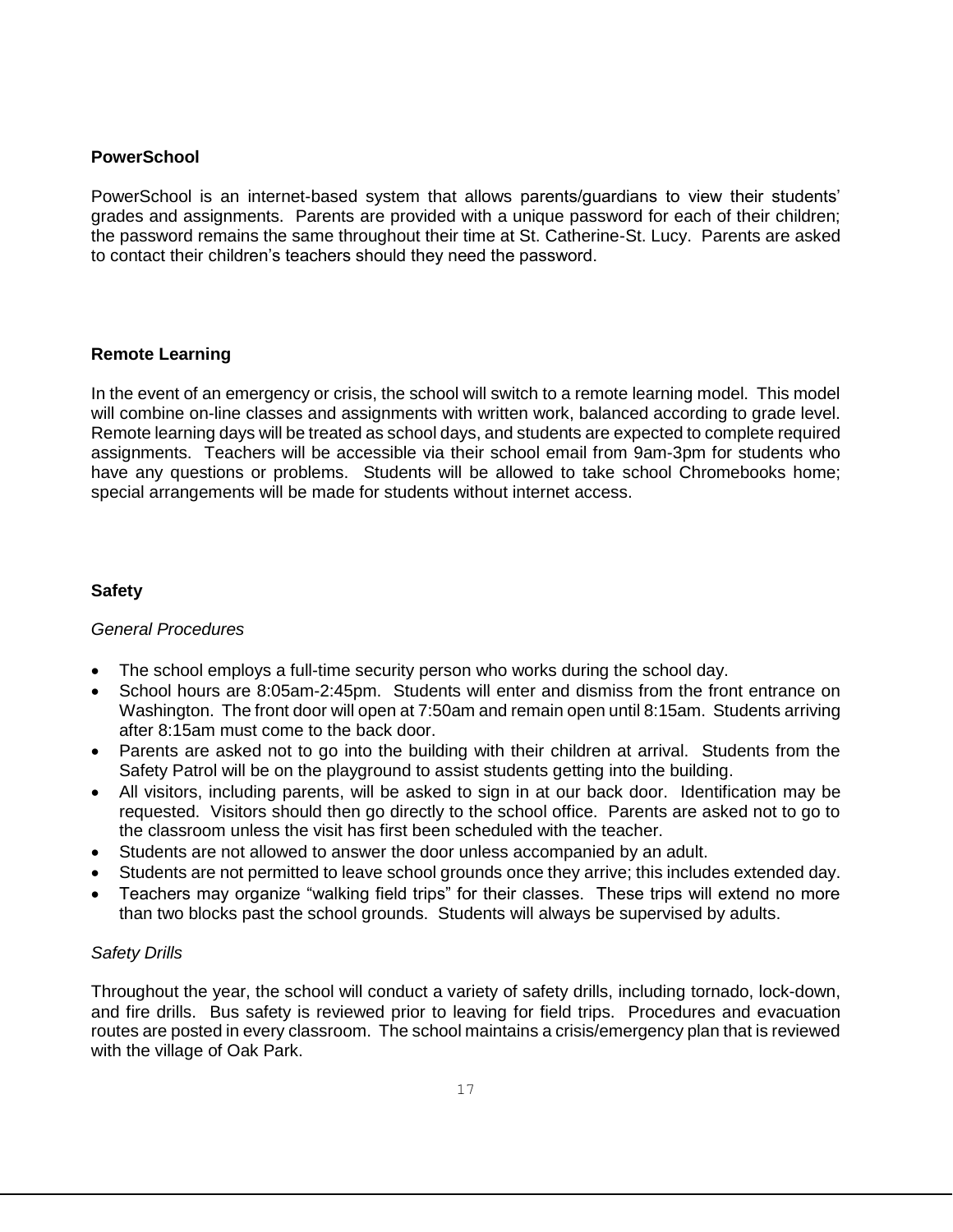# *Traffic*

- School hours are 8:05am-2:45pm. Students will enter and dismiss from the front entrance on Washington. Staff members will be in front of the school between 7:50-8:15am and 2:45-3:00pm.
- Parents may park on Humphrey while waiting for the school door to open. Staff and members of the safety patrol will be on the playground to help during arrival.
- Students should be dropped off on the east side of Humphrey. Cars turning into the street should go all the way down to the cul-de-sac to turn around.
- There is no parking allowed on Washington. This is a drop-off point only.
- Washington is a busy street, and it is preferred that you do not drop students off on the north side. If that is necessary, please use the designated crosswalk, walking with your child.
- If your child is late and needs to use the back entrance, please park your car in a designated space and walk your child to the building. The courtyard is not available for parking.
- During dismissal, parents may park on Humphrey. The safety patrol will assist students in getting to the cars, if needed.
- Students are to cross the street only at the designated crosswalks.
- Barricades will be up at the alley on Humphrey. The alley cannot be used as a through street during arrival and dismissal.

# *Visitors*

All visitors enter at our back door, sign in, and receive a pass. Unfamiliar guests will be asked for additional identification. The school pass should be worn at all times while in the building and returned when leaving. Parents should not go into the classrooms, unless there was an appointment made previously with the teacher. Former students are asked to call the office prior to visiting.

# **Parent Ambassadors/Room Parents**

At St. Catherine-St. Lucy School, we understand that to achieve success for the child, we must work as a team with our families. We welcome and value the input and guidance of our parents and will reach out throughout the year for feedback, help with special events, and committee work.

# **School Office**

The School Office is located in Room 7, on the second floor of the school building. The office serves as the place to serve family and school needs, including: lost and found, school information, medical supplies, fee and tuition payment and is open from 7:30am through 4:00pm. The main number is 708-386-5286 x100. Students who need to phone home will call from the school office.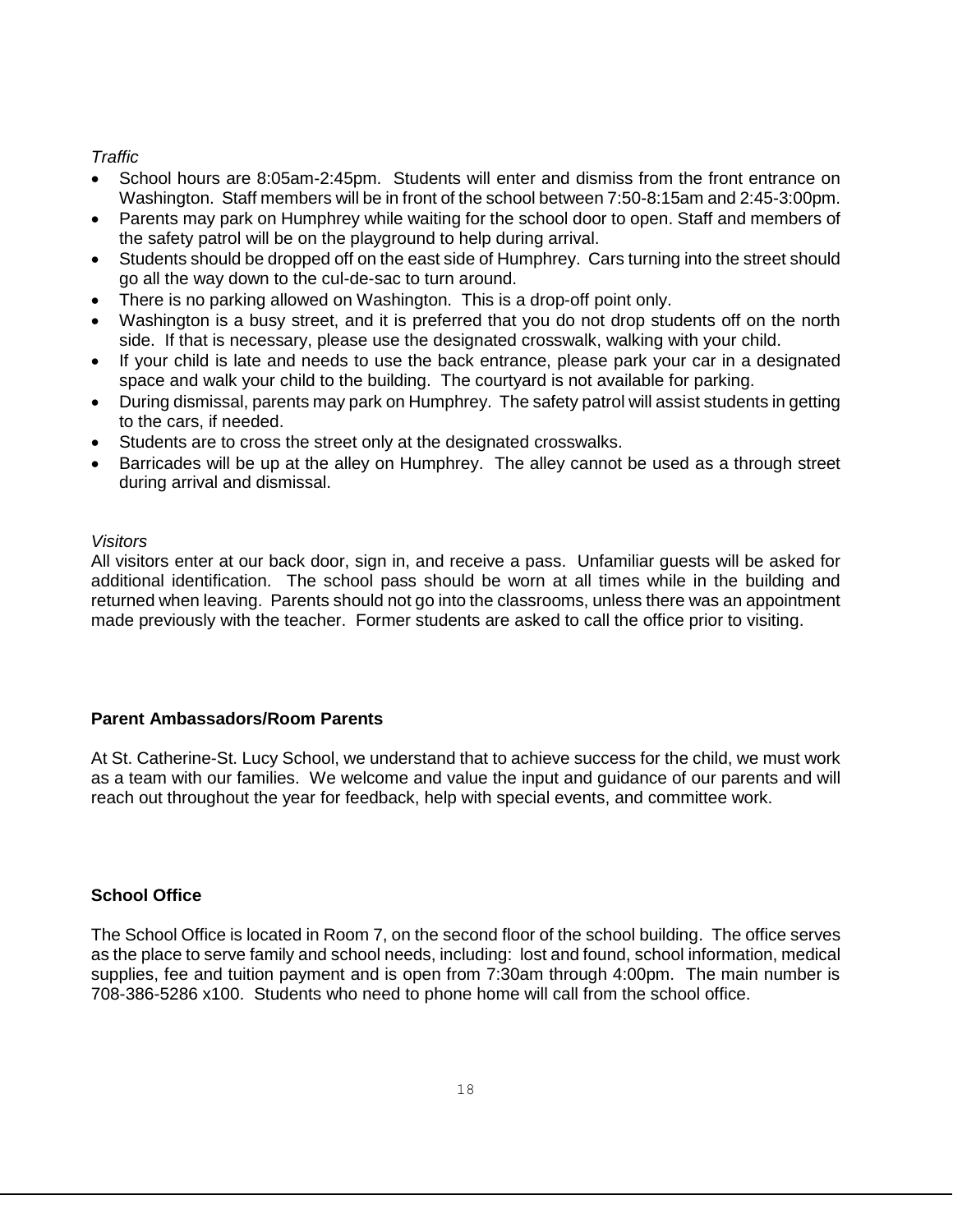# **School Hours**

The school day begins at 8:05am; students will be allowed into the building, at 7:50am. Please have your children at school in time to be at their desks and ready to learn at 8:05. Students coming from morning-care will be escorted to the front entrance.

Dismissal is at 2:45pm, and students will exit through the front door. Children in extended care will be escorted to their rooms by the staff.

Extended care begins at 7am and is open until 6pm.

# **Social Media**

Social media is a powerful tool in today's society, communicating through words, pictures, and videos, connecting people from all over the world. St. Catherine-St. Lucy uses Facebook, Twitter, and Instagram to tell the story of our amazing school.

Social media makes up a significant part of a child's social life, particularly in the older grades. Guiding and monitoring children's on-line behavior is as important as guiding their in-person behavior. Parental input is key to helping them make sound decisions and choices.

At school, the use of social media is prohibited. However, there are certain actions that we will *strongly* address if brought to our attention – regardless of where or when the posts occurred. These actions include:

- Continued cyber-bullying words and pictures meant to continually demean or intimidate another student.
- Pictures or messages meant to shame or embarrass the school or its students, staff, or families.
- Taking unauthorized pictures or videos at school.

The name "ST. CATHERINE-ST. LUCY SCHOOL" is protected by the Archdiocesan copyright. It is unlawful to use the school's name on social media platforms without the written consent of the school administration.

# **Student Records**

Parents/guardians have the right to inspect their student's records. These records are confidential and maintained in the school office. In case of a transfer, copies of a student's record are sent directly to the new school. A written notification, including the name and address of the new school, should be turned in to the school office as soon as possible. Before records are transferred, all existing financial obligations must be paid.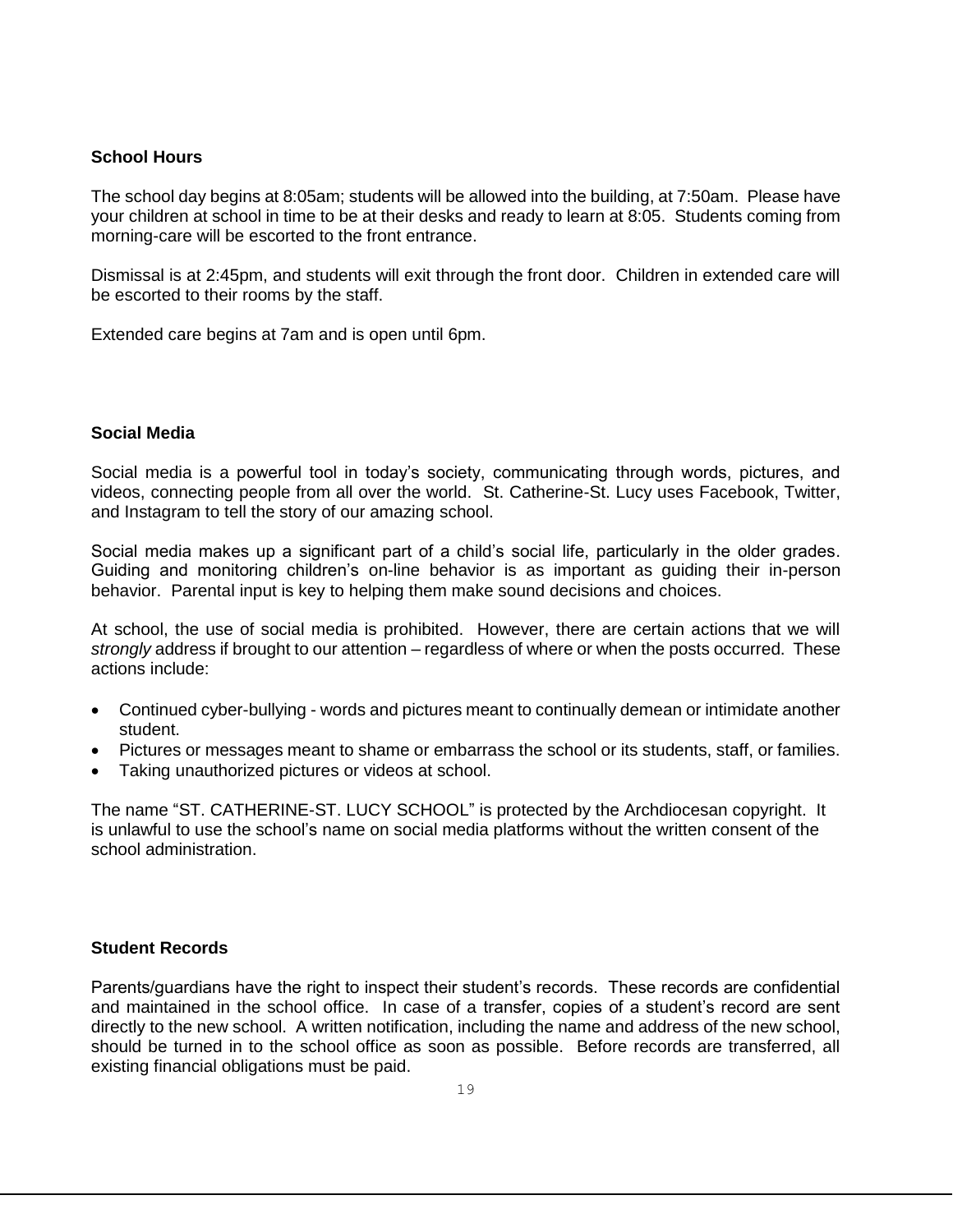# **Technology**

Technology is an essential piece of today's classrooms and is used throughout the school to enhance the learning experience of our students, to communicate ideas, and to improve curriculum.

Students will be allowed to access the internet for school work. Necessary firewalls are in place to restrict access to inappropriate websites, and all children participate in an internet safety program.

Every classroom has a supply of Chromebooks intended for student use. Students are to handle the equipment correctly, as instructed by the teacher. The Chromebooks remain at school and are not for home use, unless authorized by the school.

There may be assignments, especially for students in the older grades, that are to be completed online. If your child does not have internet access or a device at home, other arrangements will be made by the teacher.

Students are expected to use both the equipment and the internet in a safe, respectful, appropriate manner. They will be asked to sign a digital use agreement at the beginning of the school year. Failure to use school equipment, software, and the internet according to guidelines will result in a loss of privileges. Students may be held responsible for damage to school devices.

# **Textbooks**

Textbooks and novels used by the students are the property of St. Catherine-St. Lucy School. Certain workbooks are purchased through the school and given to the student as his/her own copy. Students may be asked to repay the school for lost or damaged textbooks, novels and workbooks.

# **Tuition and Fees/FACTS/Financial Aid and Scholarships/Fundraising**

St. Catherine-St. Lucy welcomes all students who want to be a part of our family. We recognize the hardship that tuition can be; however, as a private school, we rely on tuition and fundraising to cover our costs. We make every attempt to make tuition costs affordable for every family's needs.

| I uition and Fees  |          |              |             |                        |  |
|--------------------|----------|--------------|-------------|------------------------|--|
| <b>Family Size</b> | Tuition  | Registration | Fundraising | <b>Technology Fee</b>  |  |
|                    |          | Fee          | Obligation  | (No fee for Preschool) |  |
| 1 Child            | \$4650   | \$100        | \$200       | \$100                  |  |
| 2 Children         | \$6875   | \$100        | \$200       | \$100                  |  |
| 3 Children         | \$9050   | \$100        | \$200       | \$100                  |  |
| 4+ Children        | \$11,950 | \$100        | \$200       | \$100                  |  |

*Tuition and Fees*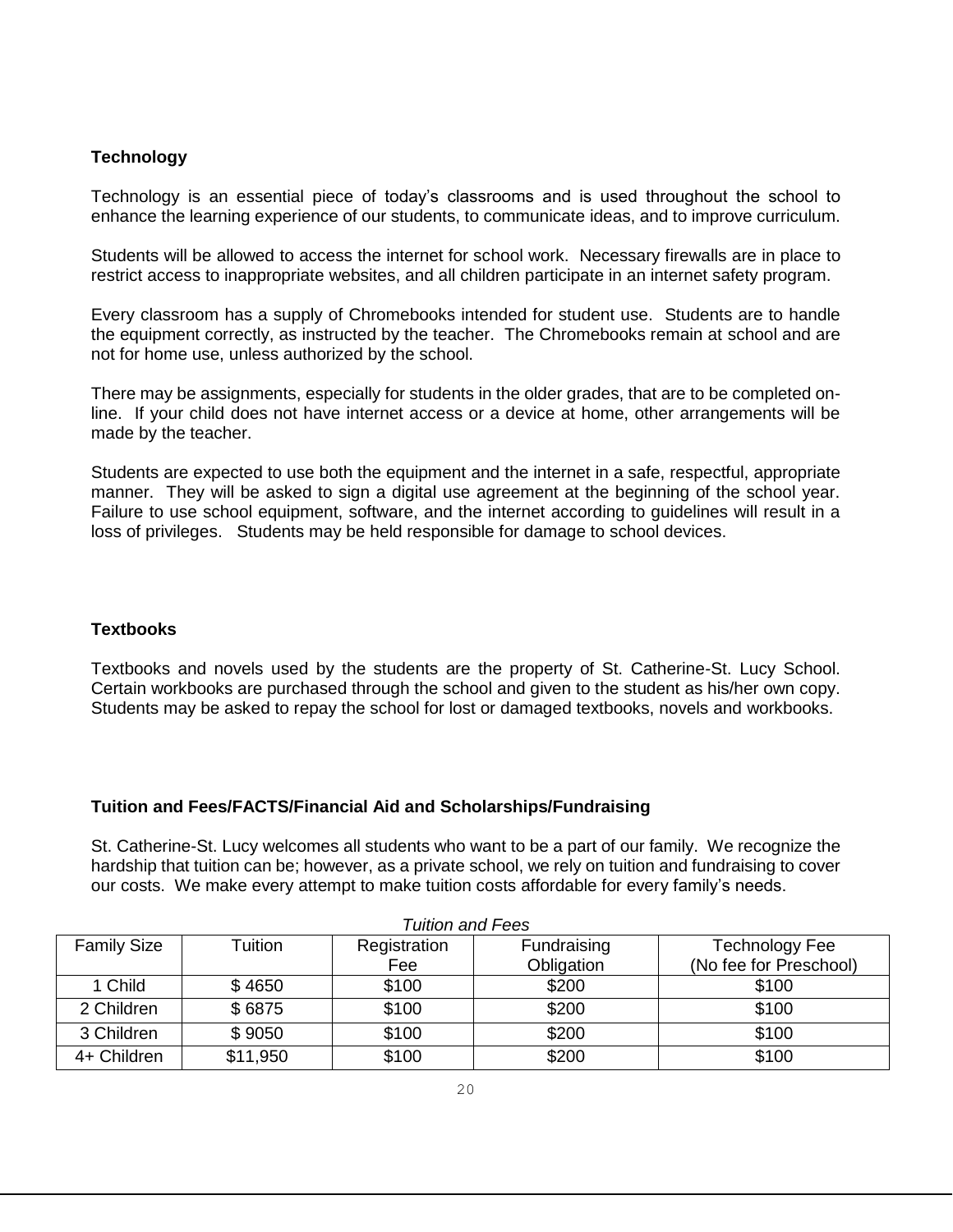- Tuition is divided into 10 equal payments, due on the 15<sup>th</sup> of each month.
- Automatic tuition reminders are sent from FACTS. In addition, the Finance Office will call regarding late payments.
- Children can be excluded from school for non-payment of tuition. If you are having difficulties making payments, *please contact the school as soon as possible* to discuss arrangements. Reach out to the Finance Manager at *finances@catherinelucy.org*.
- Tuition and other charges are managed primarily through the FACTS system. This includes balance amounts, payments received, and charges added. On-line payments are preferred but can still be made in the office.
- The \$100 registration fee is per family and is assessed in February of the prior school year for current families. New families pay for registration when turning in the application materials. The \$100 is non-refundable.
- No personal checks will be accepted after May  $10<sup>th</sup>$ . Students will be excluded from Graduation, the Kindergarten Achievement Ceremony, or the Honors Assembly if there is an unpaid balance.
- Tuition is pro-rated for families transferring in or out throughout the year.

# *FACTS*

- FACTS is the on-line tuition management system used by schools in the Archdiocese. The website is *factsmgt.com*.
- The system bundles together all fees (tuition, book fees, extended care, athletic, fundraising, etc.) and allows families to pay on-line through a variety of methods. It also offers the ability to change payment methods, view upcoming payments, and print tax statements.
- Any family wishing to receive financial aid or scholarship money *must apply thorough FACTS*. Once approved, FACTS will post the award to your account.

# *Financial Aid and Scholarships*

- We are committed to making tuition affordable for every family. We are blessed to have a number of partners to help us in our mission.
- Scholarships and financial aid are open to every student. The money comes from a variety of sources and partners, and the amounts of the awards range. There may be obligations for events/outings with some of the scholarship awards.
- All scholarships and financial aid cannot be awarded without an application. This application is on-line, through the FACTS system. To apply, go to the website: <https://factsmgt.com/>Click on the Parent Resources tab; select Financial Aid.
- Once the amount has been approved, this money will be posted to your family account.

# *Fundraising*

- Each family has a fundraising obligation of \$200/year. The school offers a variety of ways to participate, to offset this obligation.
- Any uncompleted fundraising obligation will be added to the family's tuition account, due by the end of the year.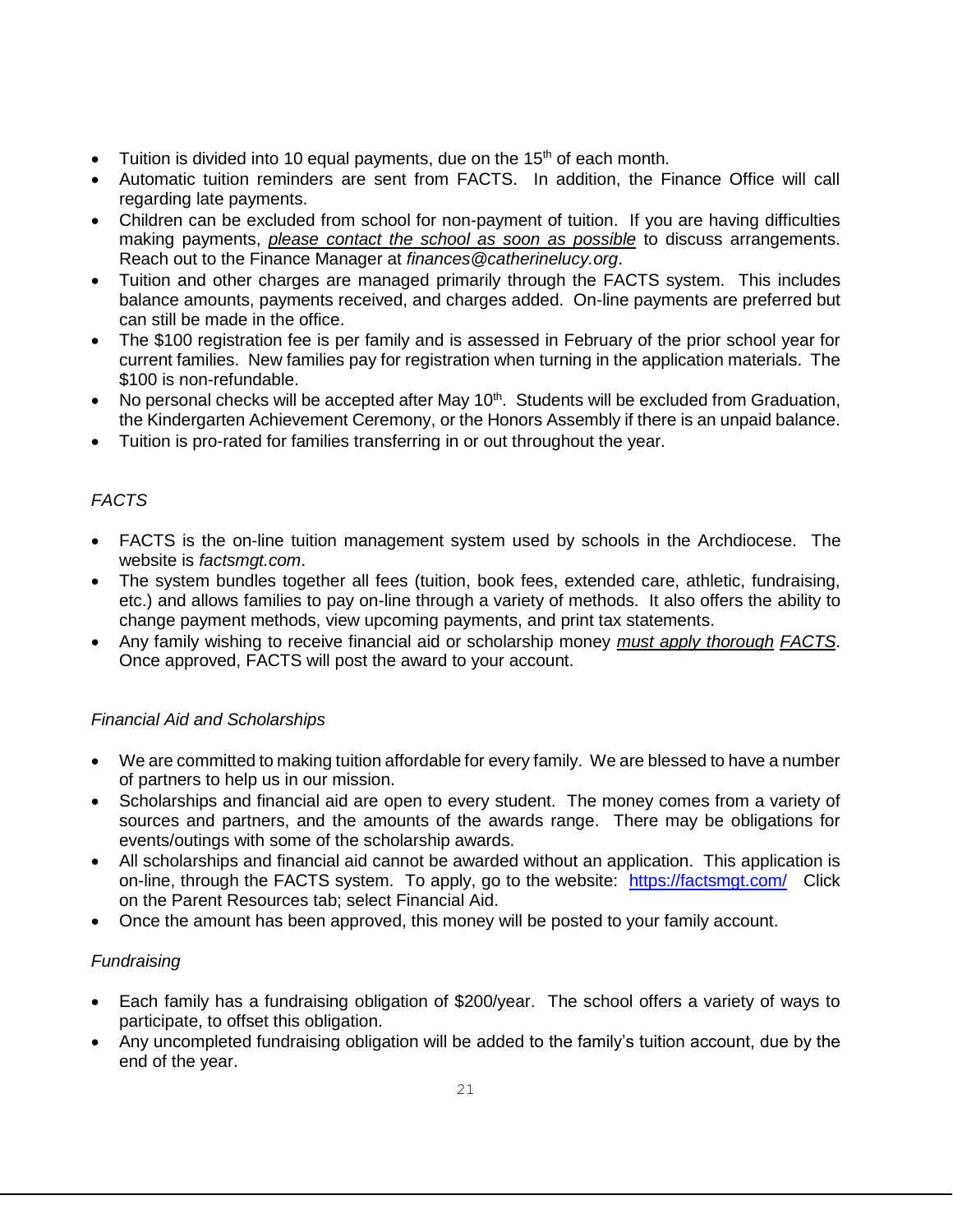# **Uniform Policy**

Our school uniforms tell people about St. Catherine-St. Lucy School. They represent pride, community, and school spirit. They help foster a sense of discipline and respect in our classrooms and throughout our hallways. We ask for parent support in having our students look neat and presentable for school each day.

This year, we are changing our school uniform to navy/white. During the transition, students may continue to wear the uniform from the previous years.

Our dress code is as follows:

- White shirts with a collar
	- $\circ$  These include polo or dress style, long or short sleeved. No t-shirts, please.
	- $\circ$  Shirts may be purchased at major retailers, such as Wal-Mart or Target. White polo shirts with the school logo may be purchased through the school's Spirit Shop.
- Navy blue bottoms
	- o Students may wear slacks, jumpers, skirts, skorts, or dress shorts.
	- o Pants may be purchased at major retailers, such as Wal-Mart or Target.
	- o No leggings.
- **Sweaters** 
	- $\circ$  Students may wear solid, navy blue cardigans, pullovers, or crewneck sweatshirts. They may also wear their St. Catherine-St. Lucy gym sweatshirt.
	- $\circ$  Cardigans with the school logo will be available through the school's Spirit Shop.
- Shoes
	- o Students may wear dress or gym shoes.
	- $\circ$  If wearing gym shoes, the shoes must be solid black; solid navy; black/white; navy/white.
- Hair
	- o Hair should be neat and well-groomed.
	- o Natural color only; no dyed hair.
- Jewelry
	- o Appropriate for school environment.
	- o No earrings for boys.
- Gym Uniform (for gym days)
	- o Navy blue t-shirt or sweatshirt and sweatpants. No logos.
	- $\circ$  Shirts and pants with school lettering are available for purchase from the school office.
	- o No leggings.
- Spirit Wear Fridays!
	- o Every Friday, students may wear school spirit wear. This also includes jerseys from school sports teams. The Spirit Wear Shop will open up throughout the school year.
	- o No jeans on Fridays.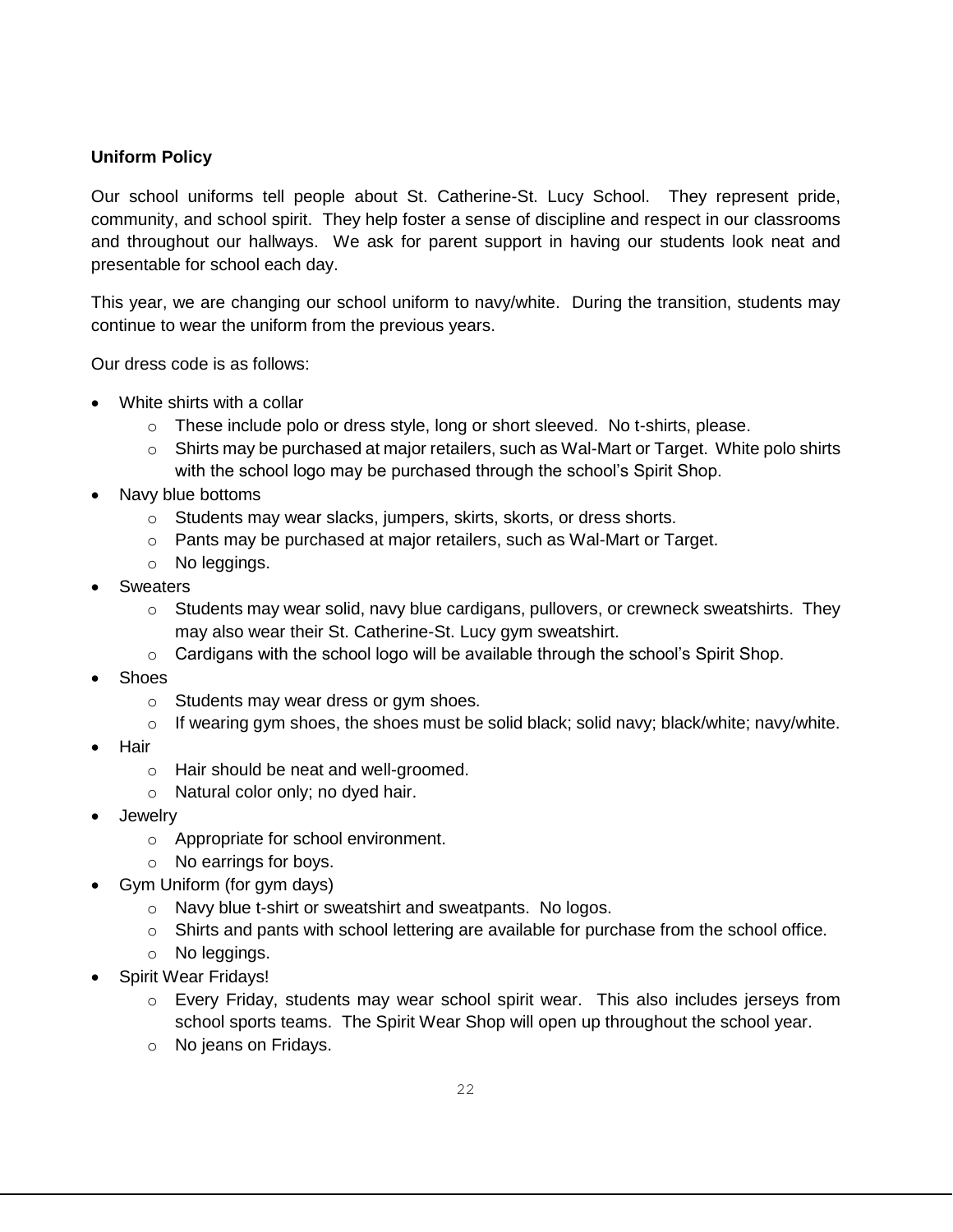There will be occasional days throughout the year when students are allowed to be out of uniform. Often those days are tied to a specific theme. As a general guideline for Out-of-Uniform Days:

- Students should dress appropriately for the school environment.
- Hair and jewelry guidelines for uniform days should be followed.
- Short shorts, ripped jeans, halter tops, low-cut tops, saggy jeans, t-shirts with offensive or inappropriate sayings are unacceptable.

# **VOLUNTEERS**

We welcome volunteers in our school. As members of our school community, they will be treated with kindness and respect by our students and our staff. Volunteers with the school must follow the requirements of the Archdiocese of Chicago before beginning.

# **WEBSITE**

The school website is [www.catherinelucy.org.](http://www.catherinelucy.org/) Information on the website is approved by the school. Please look to the website for current information on dates, activities, forms, and homework assignments. Questions about the website can be directed to the school office.